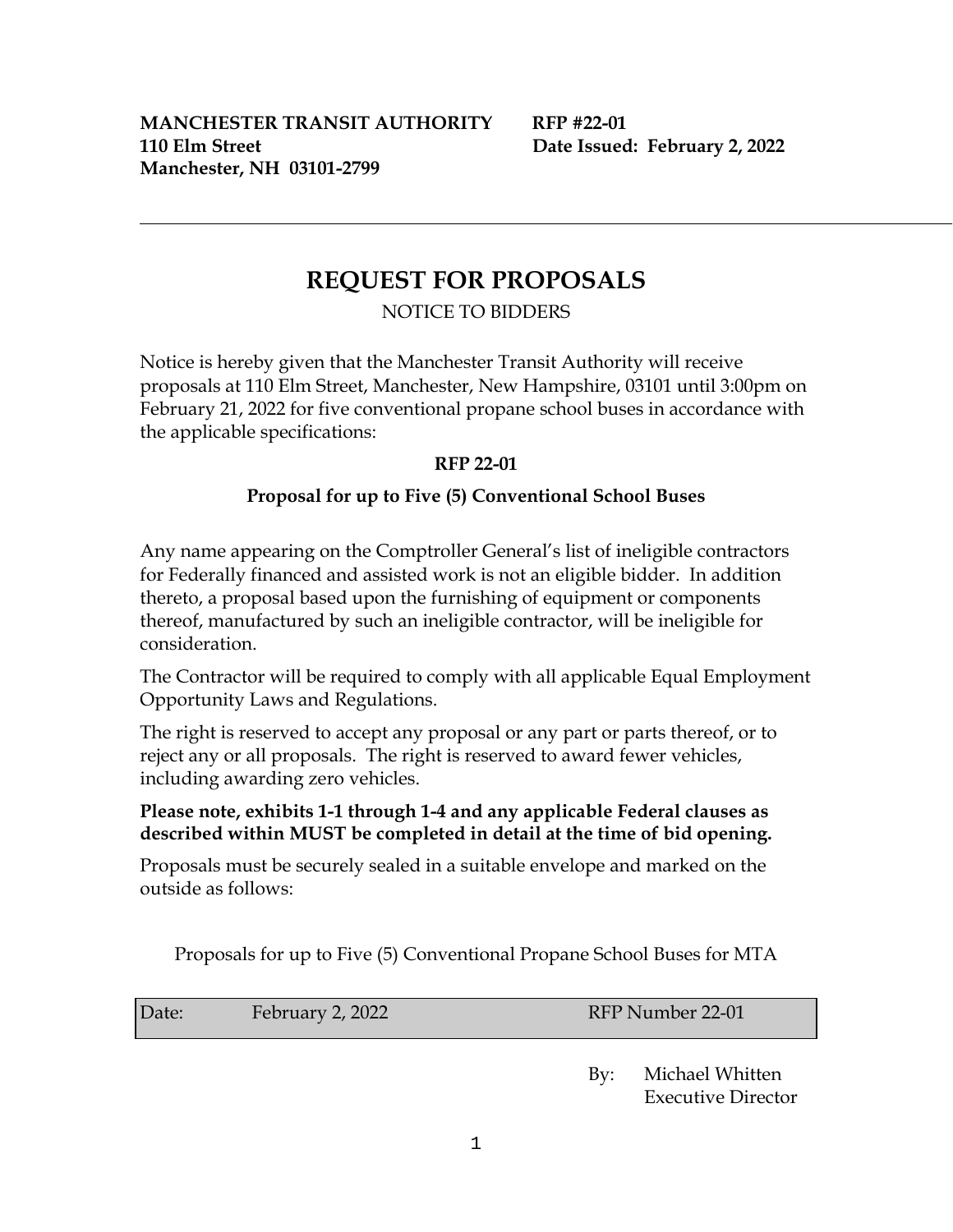Thank you for your interest in public transit projects for Manchester Transit Authority. Attached are the solicitation documents and information necessary to participate in the competition. Below is a brief synopsis of the acquisition.

| Description of work:    | Purchase of up to (5) Five Conventional |
|-------------------------|-----------------------------------------|
|                         | Propane School Buses                    |
| Solicitation type:      | <b>Request for Proposals</b>            |
| Contract type:          | Firm fixed price on a per-unit basis    |
| Basis of award:         | Proposal with Greatest Value            |
| Anticipated award date: | February 25, 2022                       |
| Performance period:     | See Scope of Work                       |

Proposals shall be submitted in writing no later than February 21, 2022 at 3:00pm Manchester Transit Authority Attn: Michael Whitten RFP 22-01 110 Elm Street Manchester, NH 03101

Summary of Proposal Documents:

- Exhibit 1.1 Bid Proposal Form
- Exhibit 1.2 Warranty Summary (Must be detailed, not referral to manufacturer documentation).
- Exhibit 1.3 Approved Equals Form (If Approved Equals are being sought)
- Exhibit 1.4 Amendment Page (If Amendments are submitted)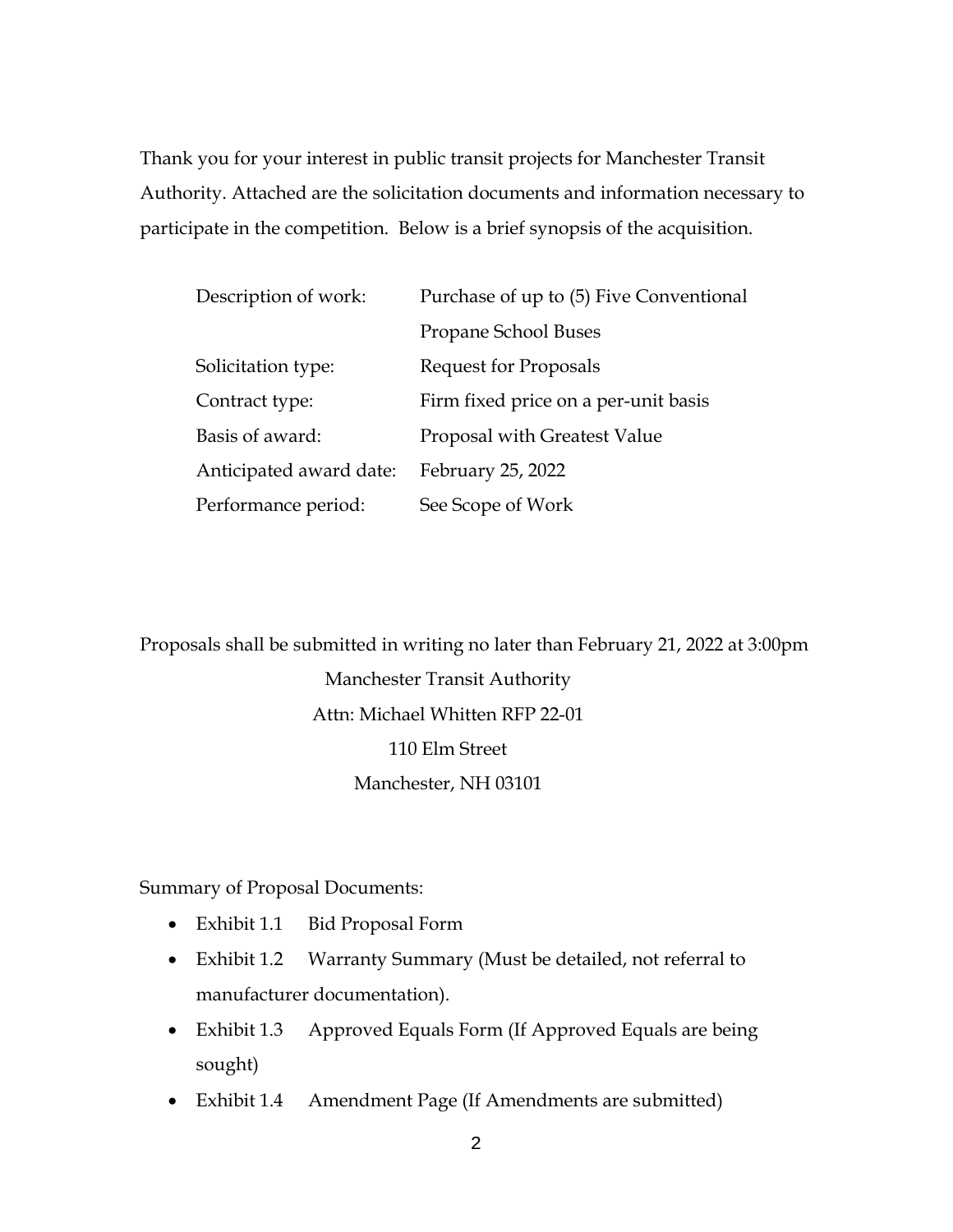# MANCHESTER TRANSIT AUTHORITY PROPOSAL SECTION NUMBER 1

## **TERMS AND CONDITIONS**

#### General

- 1. Proposals will be received by the Executive Director, Manchester Transit Authority, Manchester, New Hampshire, at the place and until the time specified in the Notice to Bidders and then publicly read aloud for the information of bidders and others who may be present either in person or by representative. NO PROPOSAL WILL BE ACCEPTED AFTER TIME AND DATE SPECIFIED.
- 2. The following meanings are attached to the defined words when used in this PROPOSAL form.
	- (a) The word "MTA" means the Manchester Transit Authority.
	- (b) The word "Bidder" means the person, firm, or corporation submitting a proposal on this specification or any part thereof.
	- (c) The word "Contractor" means the person, firm, or corporation with whom the Contract is made by carrying out the provisions of this RFP and the Contract.
- 3. Strict compliance with the requirements of the Notice to Bidders, Terms and Conditions, and the instructions printed on the forms is necessary. All designations and prices shall be fully and clearly set forth. All blank spaces in the RFP forms shall be suitably filled in. For the convenience of bidders, RFP forms are provided in this Solicitation.
- 4. Each proposal must give the full business address of bidder and be signed by him/her with his/her usual signature. Proposals by partnerships must furnish the full names of all partners and must be signed with the partnership name by one of the members of the partnership or by an authorized representative, following by the signature and title of the person signing. Proposals by corporations must be signed with the legal name of the corporation, followed by the State of incorporation and by the signature and title of the president, secretary, or other person authorized to bind it in the matter. The name of each person signing shall also be typed or printed below the signature. Proposal by a person who affixes to his/her signature the word "president," "secretary," "agent," or other title without disclosing his/her principal may be held to be the proposal of the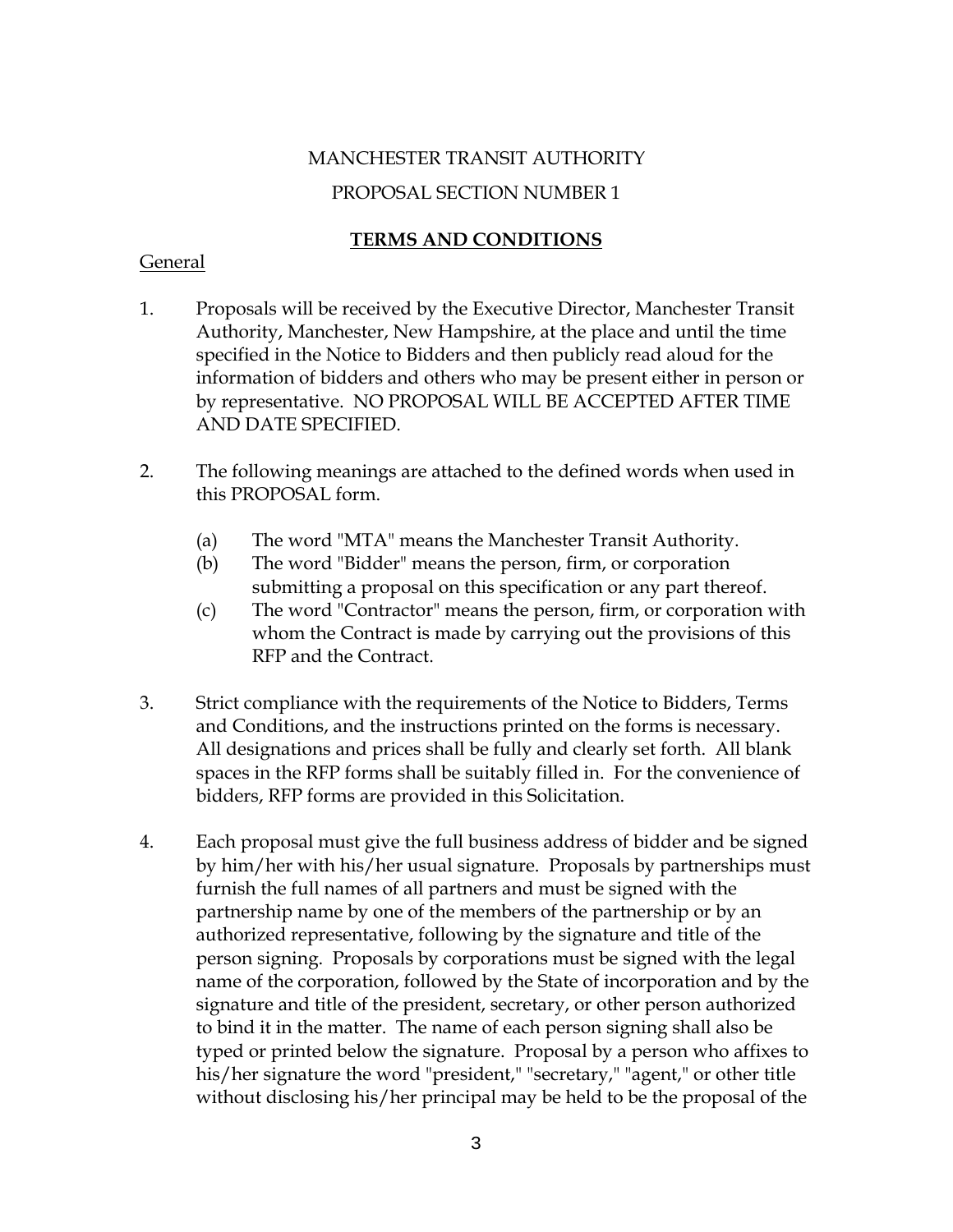individual signing. When requested by the Executive Director, MTA, satisfactory evidence of the authority of the officer signing on behalf of the corporation shall be furnished.

5. Bidder shall submit an original (printed) and one electronic copy of his Proposal. Proposals must be securely sealed in a suitable envelope, addressed, and marked on the outside as follows:

### **Proposal for Five (5) Conventional Propane School Buses.**

Date: February 21, 2022 RFP Number: 22-01

The MTA is not responsible for proposals not properly marked.

- 6. Proposal security or proposal bond: Not Required.
- 7. Changes to the Specifications will be made by written addendum by MTA and will be forwarded to all persons and firms to whom documents have been submitted.
- 8. No oral interpretations will be made to any Bidder as to the meaning of the specifications or terms and conditions of this RFP. Every request for such interpretation or requests for a change in the specifications or terms and conditions shall be made in writing and addressed and forwarded to the Executive Director, Manchester Transit Authority, 110 Elm Street, Manchester, New Hampshire, 03101 in accordance with the Approved Equals provisions to follow. Any unapproved deviations, exceptions, substitutes, alternates or conditional qualifications contained in a proposal may be cause for its rejection.
- 9. Proposals may be withdrawn prior to the closing time for receipt of proposals. A request to withdraw a proposal must be submitted in writing and signed by the bidder. No requests to withdraw a proposal will be accepted if they are verbal or submitted after the closing time. Negligence on the part of the Bidder in preparing the proposal confers no right for the withdrawal of the proposal after it has been opened.
- 10. Proposals may be modified by the bidder prior to the closing time for receipt of proposals. Modifications must be submitted in writing and signed by the bidder. Only additions or subtractions to the bidder's original proposal should be stated. Prices are not to be stated. No verbal modifications will be accepted after the closing time.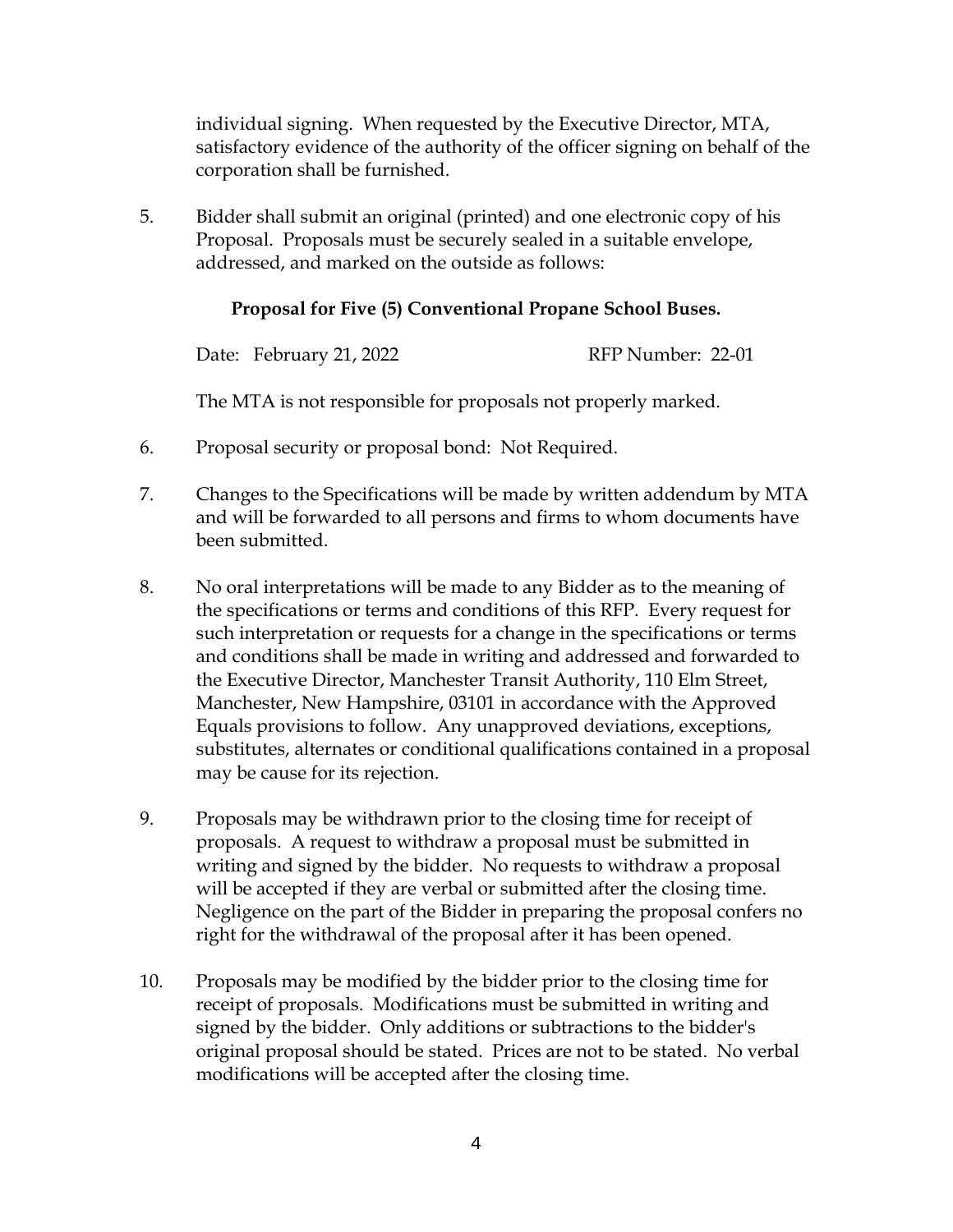- 11. A proposal may be withdrawn or modified by facsimile communication provided such communication is signed by the person signing the original document and the facsimile is received by the Manchester Transit Authority prior to the closing time for the receipt of proposals.
- 12. The MTA reserves the right to postpone the proposal opening for its own convenience and to waive any informality in proposals and to reject any and all proposals, wholly or in part, and to make awards in a manner deemed in the best interests of the MTA.

#### 13. Approved Equals

- (a) In all cases, materials must be furnished as specified. Where brand names or specific items are used in the specifications, consider the term "or approved equal" to follow.
- (b) Any unauthorized deviations, exceptions, substitutions, alternates, or conditional qualifications contained in a proposal may be cause for its rejection.
- (c) If a potential bidder feels that his product is an equal to the product specified he must submit a written request to MTA.
- (d) Requests for approved equals, clarification of Specifications, and protest of Specifications must be received by MTA, in writing no later than February 16, 2022 to allow analysis of the request. Any request for an approved equal or protest of the Specifications must be fully supported with catalog information, specifications and illustrations or other pertinent information as evidence that the substitute offered is equal to or better than the Specifications' requirement. Where an approved equal is requested, the Contractor must demonstrate the quality of his product to the MTA and must furnish sufficient information to enable the MTA to determine whether the product is or is not equal to that specified. Written requests may be submitted electronically to mwhitten@mtabus.org
- (e) MTA replies to request under paragraph (d) above will be emailed by February 18, 2022 close of business.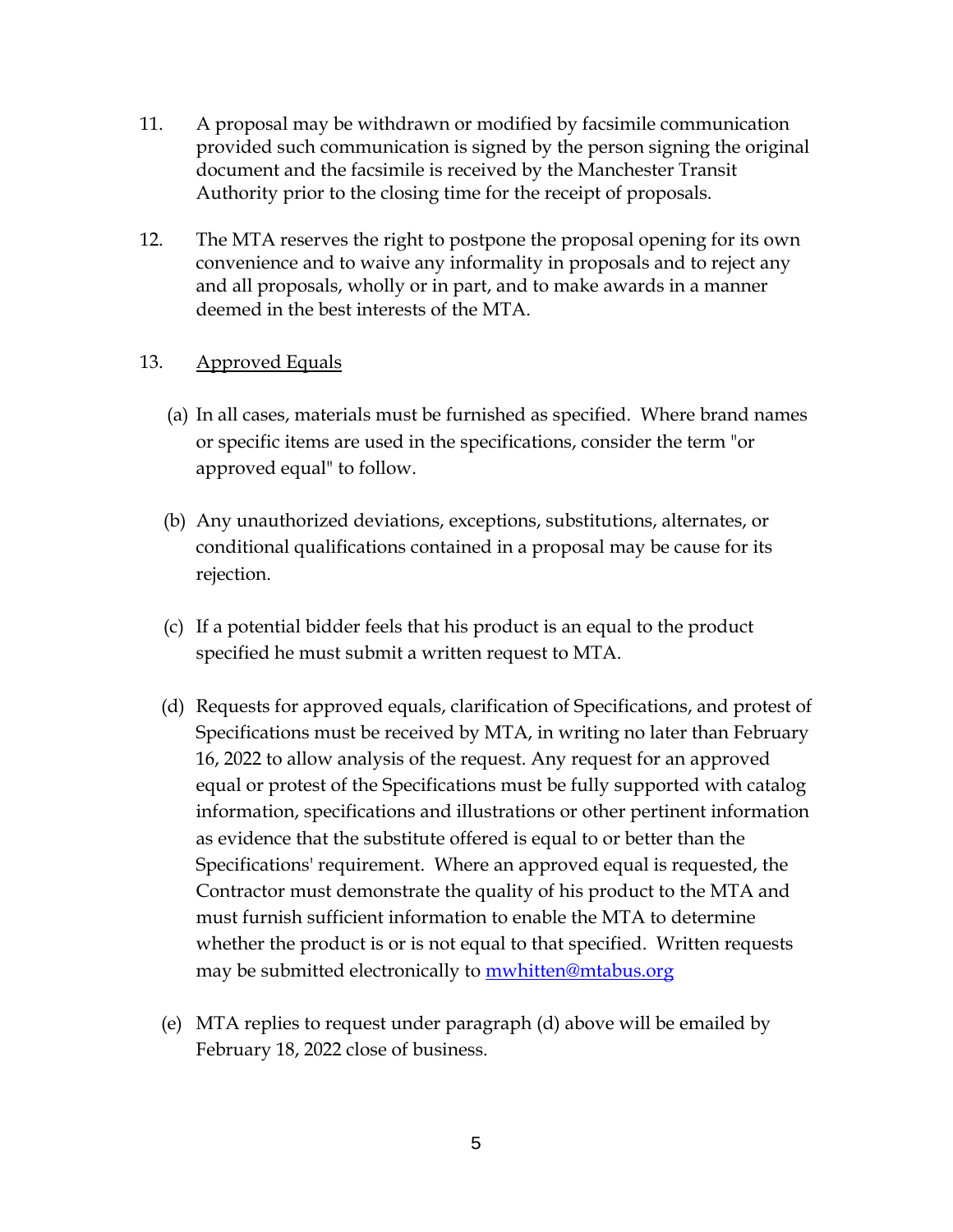- (f) A notice of approved equals shall be furnished to all parties receiving specifications so that all bidders may propose accordingly.
- (g) Appeal from the decisions of MTA to approve or disapprove approved equal status shall be submitted in writing to the Executive Director, MTA, 110 Elm Street, Manchester, New Hampshire, 03101, not later than five (5) days from the date of MTA's decision. The appeal shall, at a minimum, identify the decision in question, specify all reasons why the appealing party disagrees with the decision, and shall include all facts and justification, including technical information, in support of its position. The Executive Director may request additional information from the appealing party and information or a response from the bidders, which shall likewise be submitted in writing to the Executive Director not later than five (5) days from the date of MTA's request. As far as practicable, appeals will be decided upon the basis of the written appeal, information and written responses submitted by the appealing party and other bidders; all parties are urged to make written submissions as complete as possible. Failure of any party to timely respond to a request for information may be deemed by MTA that such party does not desire to participate in the proceeding, does not contest the matter, or does not desire to submit a response, and in such event the appeal will proceed and will not be delayed due to the lack of a response. Upon receipt and review of written submissions and any independent investigation deemed appropriate by MTA, the Executive Director shall either (a) render a decision which shall be final and advise all interested parties of same in writing or (b) at the sole election of the Executive Director, conduct an informal hearing at which the interested participating parties will be afforded an opportunity to present their respective positions and facts, documents, justification and technical information in support thereof. Parties may, but are not required to be represented by counsel at the informal hearing, which will not be subject to formal rules of evidence or procedure. Following the informal hearing the Executive Director shall render a decision that shall be final and advise all interested parties thereof in writing.
- 14. The Bidder shall familiarize him/herself with the location of facilities and of the areas of responsibility and labor therein. Failure to do so will not relieve a successful bidder of his obligation to furnish all labor necessary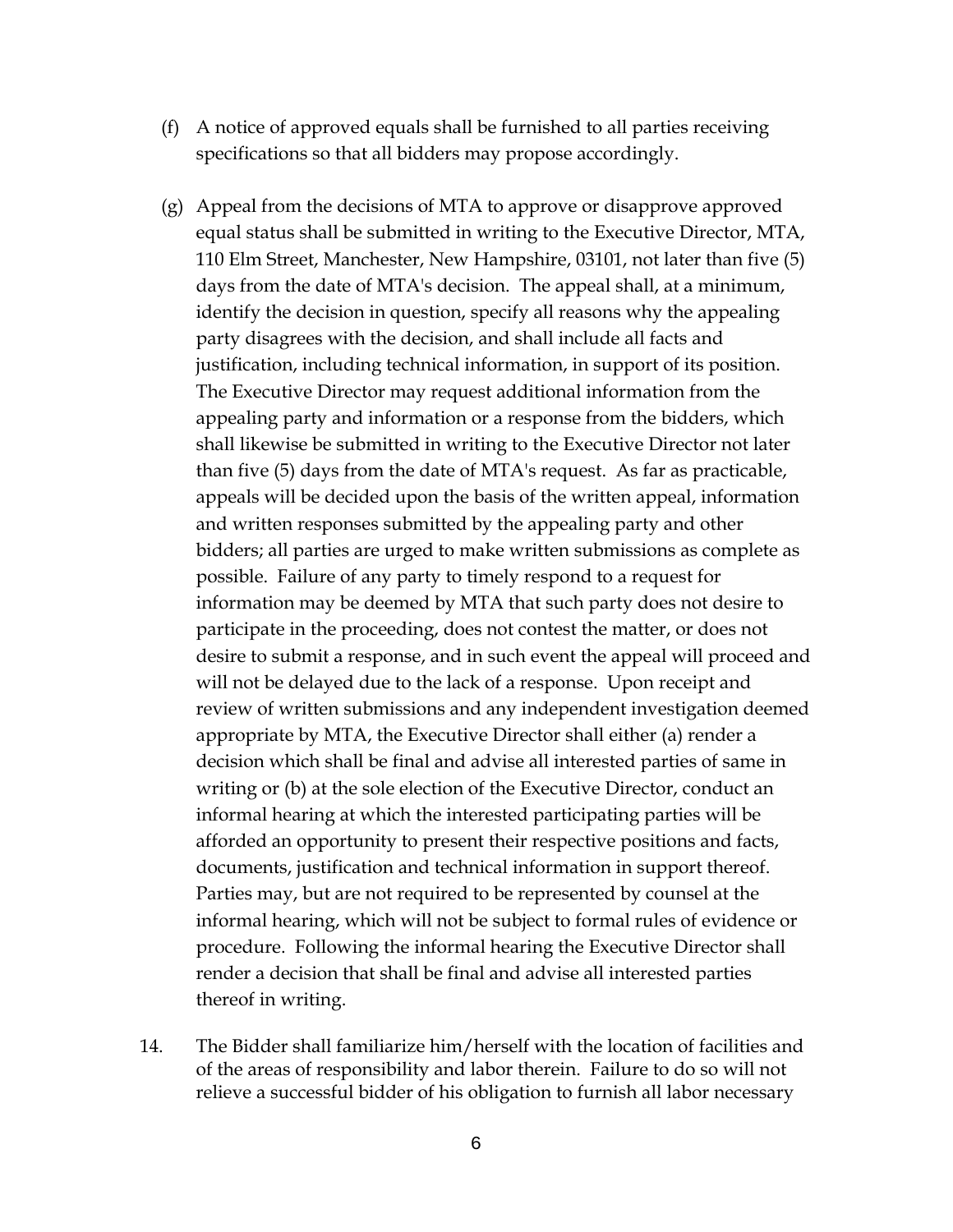to carry out the provisions of this contract. Insofar as possible in carrying out his work, the Contractor must employ such methods and/or means to not cause any interruption of or interference with operations of the Manchester Transit Authority.

- 15. The MTA, through the Executive Director, reserves the right to allow for any change in operating conditions or for any other cause not now foreseen and to proportion required services or supplies according to available facilities. In addition, the MTA reserves the right to negotiate with the successful Contractor for additional work required.
- 16. In submitting his proposal, the Bidder certifies that no official or employee of the City of Manchester or the MTA has any interest in the proposal or in the Contract which the Bidder offers to execute, or in the expected profits to arise therefrom, and that his proposal is made in good faith without fraud or collusion or connection with any other person submitting a proposal.
- 17. The MTA may make such investigations as it deems necessary to determine the ability of the bidder to perform the work, and the bidder shall furnish to the MTA all such information and data for this purpose as the MTA may request. The MTA reserves the right to reject any proposal if the evidence submitted by, or investigation of, such bidder fails to satisfy the MTA that such bidder is properly qualified to carry out the obligations of the contract.
- 18. Awards will be made to the "highest value" in accordance with the Scope of Work and Specifications. In determining "highest value," the following shall be considered mandatory minimum standards:
	- (a) The ability, capacity, and skill of the Bidder to perform the Contract or provide the service required;
	- (b) Whether the Bidder can perform the Contract or provide the service promptly, or within the time specified, without delay or interference;
	- (c) The character, integrity, reputation, judgment, experience, and efficiency of the Bidder;
	- (d) The quality of performance of previous contracts or services;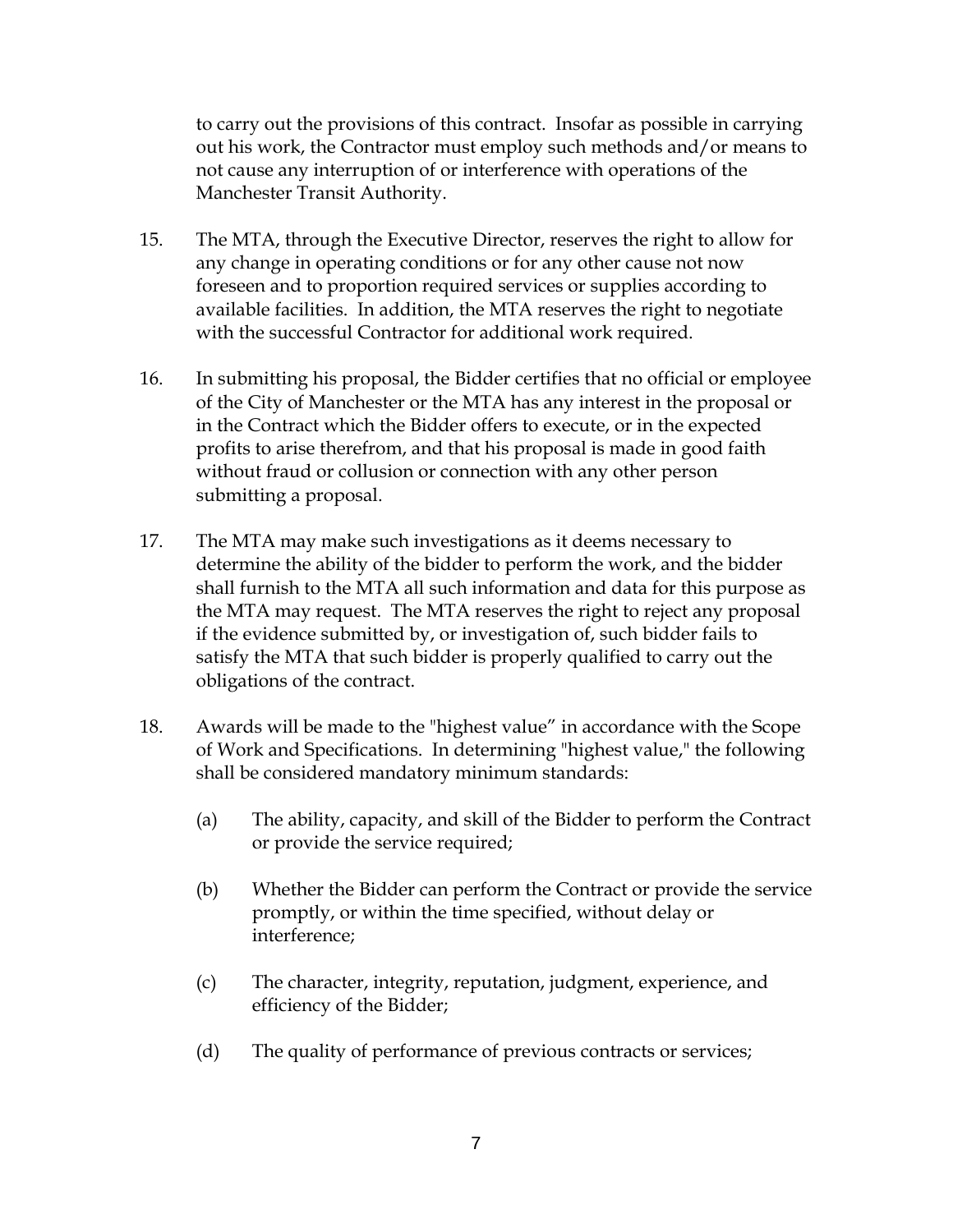- (e) The previous and existing compliance by the Bidder with laws and ordinances relating to the Contract or service;
- (f) The duration of lead time required between time of order and expected delivery of vehicles.
- (g) The sufficiency of the financial resources and ability of the Bidder to perform the Contract or provide the service;
- (h) The quality, availability and adaptability of the supplies, or contractual services to the particular use required.
- The following weighting metric shall be used to determine "highest value" from those proposers who satisfy the above metrics.

| Purchase price:              | 40% |
|------------------------------|-----|
| Lifetime Operating Cost: 30% |     |
| <b>Warranty Value:</b>       | 20% |
| <b>Delivery Date:</b>        | 10% |

#### 1. Bidder Qualifications:

The Bidder must be the manufacturer or authorized dealer for such a manufacturer of the vehicles it proposes to furnish. The manufacturer or authorized dealer for the vehicles will be considered only if such manufacturer or authorized dealer is a person, firm, or corporation which:

Has been engaged in the manufacture and advertised sales or has been an authorized dealer for such a manufacturer of compact vans, vans, station wagons, or buses, for a period of not less than three (3) years; and

Has an operation or is an authorized dealer for a manufacturing facility adequate for, and devoted to, the manufacture or sale of compact vans, vans, station wagons, or buses, with sufficient capacity to assure the delivery of all vehicles in compliance with the Bidder's submitted proposal.

The financial condition, skill, experience, ability, and facilities of any or all Bidders to perform any contract resulting from proposals received in response to this RFP will be taken into consideration in order to determine whether the Bidder is responsible and properly equipped to undertake and carry out the terms of such contract.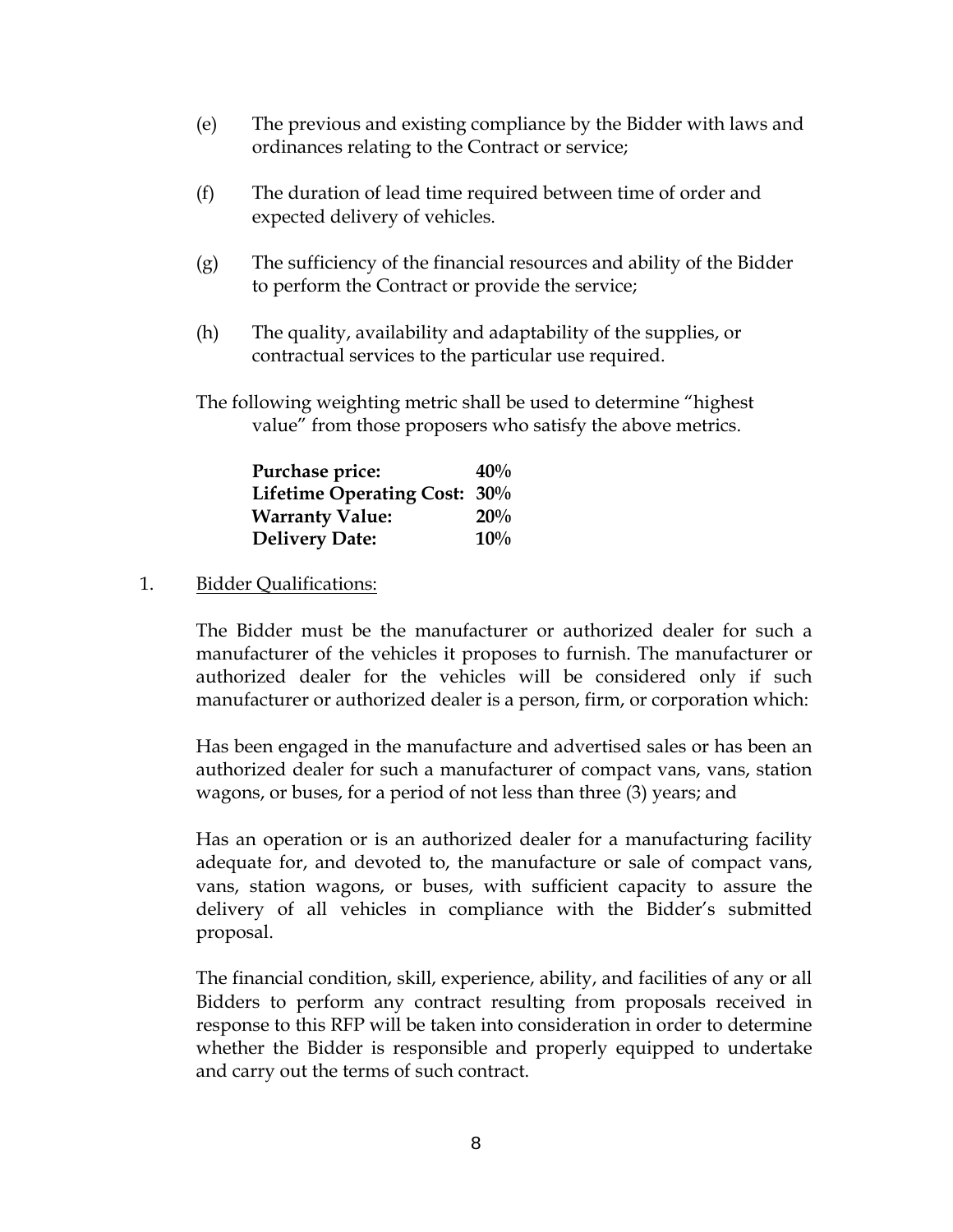#### 20. Anticipated Duration of Contract:

MTA will discuss a delivery of up to five (5) 78 passenger conventional propane school buses with the bid aware.

#### 21. Assignability:

The terms and provisions of the Contract Documents shall be binding upon MTA and the Contractor and their respective partners, successors, heirs, executors, administrators, assigns, and legal representatives.

As MTA is not seeking optional future vehicles, no portion of this award will be assigned by MTA to another public transportation provider.

#### 22. Pricing:

The price to be quoted in any proposal submitted shall include all labor, materials, tools, equipment, and other costs necessary to fully complete the project in accordance with the specifications. Anything omitted from this specification that is clearly necessary for the completion of the item and its appurtenances shall be considered a portion of such proposal item although not directly specified or called for in these specifications. Bidder will not include any discounts in the proposal pricing. However, MTA will accept any discounts offered during the course of the contract. Freight must be included in proposal price.

#### 23. Terms of Payment**:**

 Bidder should note any discounts for payment before thirty (30) days. Corresponding bills of lading must be shown on the invoicing.

- 24. Purchases are exempt from payment of all Federal, State and local sales and excise taxes in connection with the Project. Said taxes must not be included in proposal prices. Purchaser will provide necessary tax exemption certificates to supplier.
- 25. Proposal Acceptance: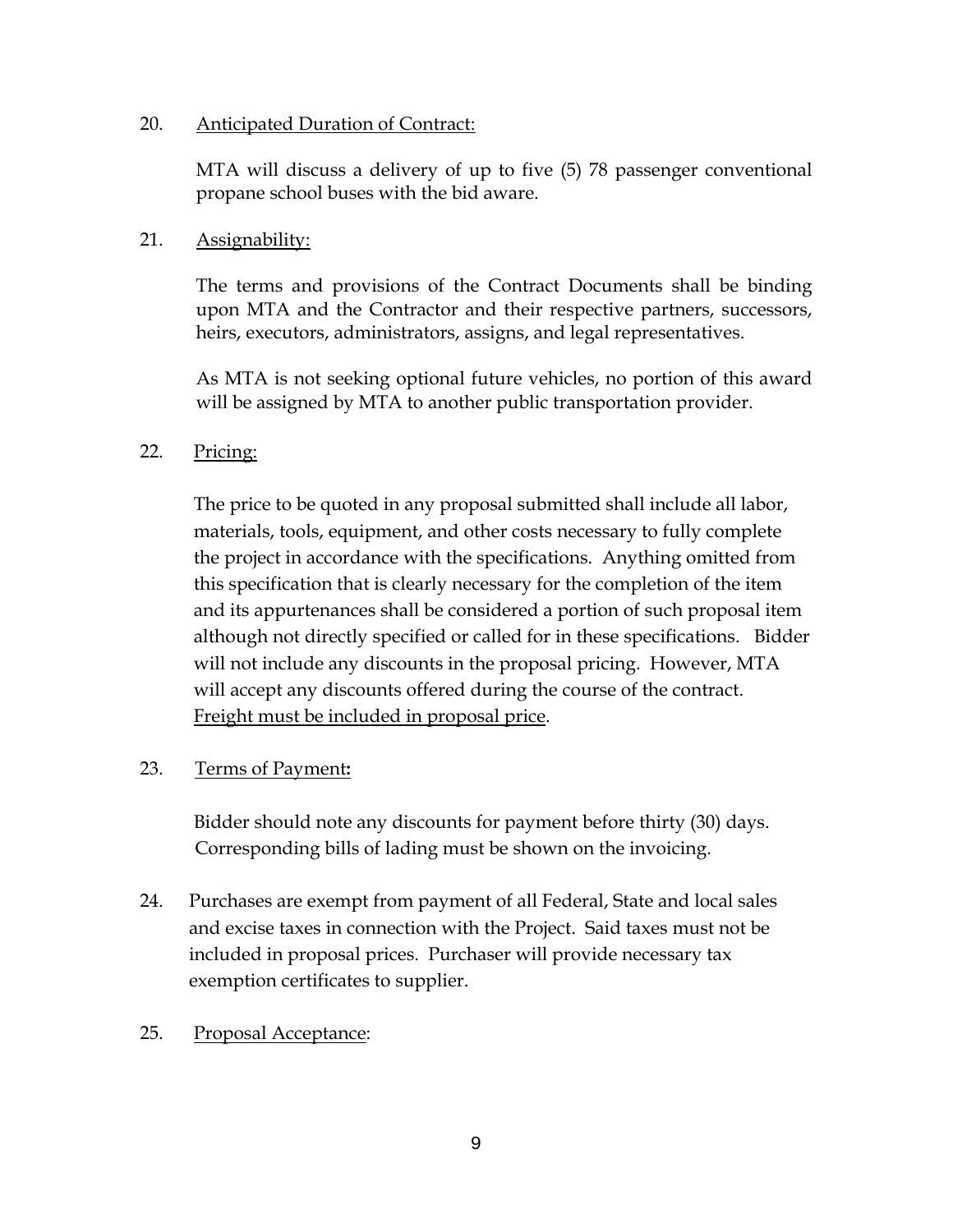Each proposal will be submitted with the understanding that the acceptance in writing by purchaser of the offer to furnish any or all of the items described therein, shall constitute a contract between the bidder and the purchaser which shall bind the bidder on his part to furnish and deliver at his proposal price, and in accordance with conditions of said accepted proposal and specifications.

- 26. The Contract Agreement will be in the form customarily employed by the MTA and will incorporate the Notice to Bidders, the Terms, Conditions, and all contents of this RFP, and the entire contents of the Bidder's proposal.
- 27. The Revised Statutes Annotated of the State of New Hampshire, insofar as they apply to the laws of competitive proposing, contracts, and purchases, are made a part hereof.
- 28. Delivery Instructions

 Unless otherwise specified, the delivery location shall be 110 Elm Street, Manchester, New Hampshire. Shipments shall be accepted Monday through Friday, 8:00 AM to 4:00 PM, excluding holidays. Contractor is required to notify MTA's purchasing agent in advance if delivery cannot be made during these hours.

 MTA will accept up to five conventional school buses. The determination of when the buses are to be delivered will be discussed with the bid award.

- 29. Miscellaneous Contract Provisions
	- a. Contractor warrants that it has not been paid any bonus or commission for the purpose of obtaining this Contract.
	- b. The failure of MTA at any time to insist upon a strict performance of any terms, conditions and covenants herein shall not be deemed a waiver of any subsequent breach or default of the terms, conditions, and covenants herein contained.
	- c. Contractor shall not assign any interest or obligation in this Contract, and Contractor shall not transfer any interest in the same (whether it be assignment or notation), without the prior written consent of MTA.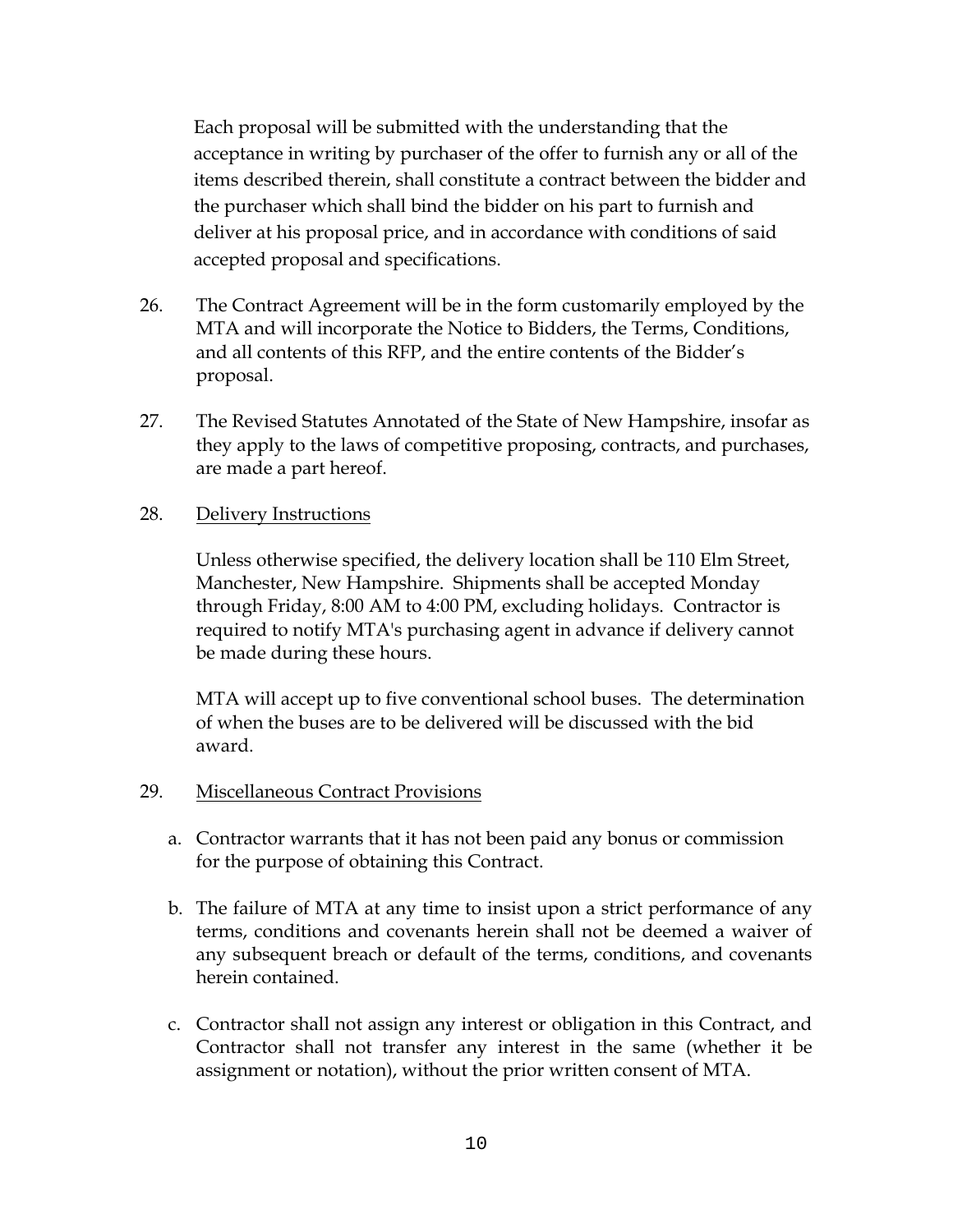- d. Any proposed change or modification of this Contract shall be submitted in writing to MTA for its prior approval. All changes shall be by written agreement of MTA and Contractor.
- e. The Proposal submitted by the Contractor is incorporated herein by reference as if fully set forth verbatim herein. In the event of conflict between this Contract and Proposal, the provisions of this Contract shall control.
- f. This Contract, except as set forth in the preceding paragraph, represents the entire and integrated Agreement between MTA and the Contractor and supersedes all prior negotiations, statements, instructions, and representations or agreements, whether written or oral.

This Contract may not be modified, amended or assigned except by written agreement duly signed by both parties.

- g. At the election of MTA, the invalidity or illegality of any provisions of this Contract, other than arising from the fiscal inability of MTA to pay the compensation due to the Contractor as same becomes due, as determined by a court of last resort of competent jurisdiction, shall not affect the validity of the remainder of this Contract, and this Contract shall remain in full force and effect as if such illegal or invalid provisions were not contained herein.
- h. As delivery date is a scoring metric, MTA reserves the right to impose liquidated damages in the amount of \$50.00 per day for deliveries occurring later than the specified number of days after purchase order submission as outlined in successful award proposal. Bidders should designate delivery date in the form of X days from purchase order submission.

#### 30. VW Environment Mitigation Trust Requirements

- a. MTA maintains goals to reduce greenhouse gases and harmful tailpipe pollutants. MTA has required emissions to meet the highest standards available. Engines are ordered and delivered for this bid shall be certified to not exceed 0.02 NOx. Certification shall be issued by CARB and/or EPA and meet the requirements for NOx.
- b. Bidder shall provide, with the bid documents, a valid certification certificate for the engine and emissions system bid, (Executive Order A-322-0053 for new, on-road heavy duty motor vehicles) pursuant to the authority vented in the Air Resources Board by Health and Safety Code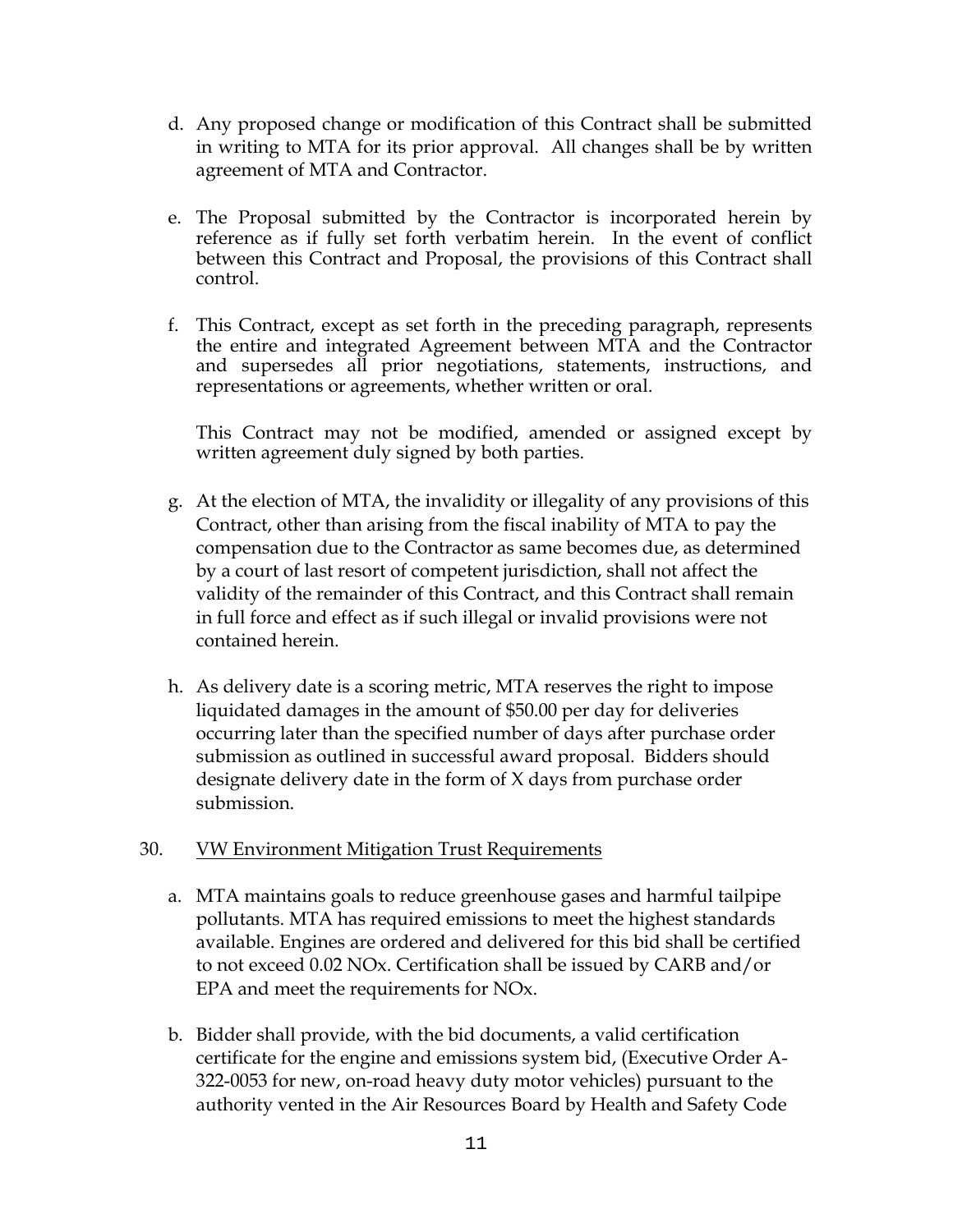Division 26 Part 5, Chapter 2 and pursuant to the Health and Safety Code sections 39515 and 39516 and Executive order G-14-012.

- c. The bidder shall provide, with the bid documents, a Certificate of Conformity issued by the EPA, for model year 2019 alternate fuel engines pursuant to Section 206 of the Clean Air Act (42 U.S.C. section 7525), 40 CFR, Part 86, and subject to the terms and conditions prescribed in those provisions.
- d. The bidder shall provide, with the bid documents, CARB certification compliance with evaporative emissions standards, 13SRR 1976(b)(1)(F).
- e. Engines installed in buses delivered to MTA shall be certified as specified without use of swaps, credits, penalties, payments, or any other mechanism.
- f. Warranty: Manufacture's (OEM) fully transferable warranty 100% parts and labor, including all electronics, emissions, and injectors. Minimum 100,000 miles, 7,500 hours, and 60 months from in-service date.
- g. Bidders are asked to submit bids only for engine, transmission, powertrain, and fuel systems with demonstrated history of performance with minimum out of service time. References furnished shall be limited to fleets with 75 or more propane school buses operated in comparable service conditions to that of MTA for a minimum of three (3) school years of 180 days or more.
- h. Bidder and/or manufacturer shall submit with the bid, three references, including school district name, contact names, e-mail address, and telephone numbers. Bidder must list the number of propane buses, delivery date, and days in service.
- i. Certified to meet Colorado Racking and Kentucky Pole Test with manufacture's documents indicating compliance.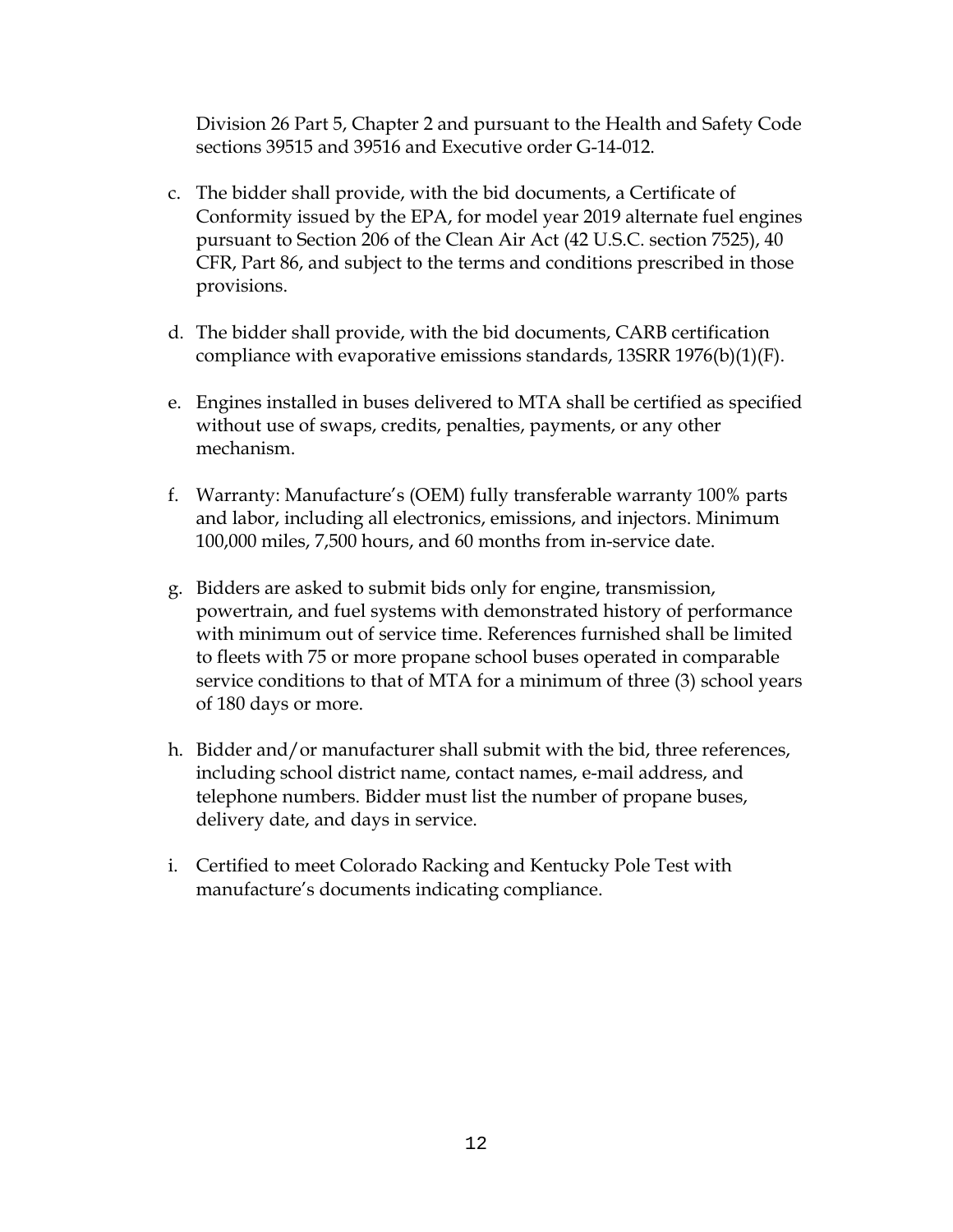### **SCOPE OF WORK**

## **I. BUS CHASSIS SPECIFICATION FOR EACH BUS**

**NOTE: Chassis must meet all Federal Motor Vehicle Safety Standards (FMVSS) and requirements of the New Hampshire School Bus Transportation Rules (SAF-C 1301– 1315).**

### A. **Chassis**

- 1. Chassis shall be standard for minimum 78-passenger type-C school bus.
- 2. Fuel tank, minimum 60-gallon, aluminized steel tank compliant with SAF-C 1308.11.
- 3. Fuel capping system
- 4. All buses to have aluminized steel exhaust systems to exit on the side of the body, in front of the rear dual tire, compliant with SAF-C 1311.05.
- 5. Wheelbase maximum 279"
- 6. GVW shall be compliant with SAF-C 1308.21.
- 7. Tilting fiberglass hood and fenders in single unit.
- 8. Front bumper to be heavy duty, with Rhino Liner.
- 9. There shall be black rubber cowl skirt protectors on both sides.

## B. **Power Plant**

- 1. Propane fueled V8 or V10 engine that is certified not to exceed 0.02 NOx
- 2. Minimum 6.8 liter engine
- 3. Minimum 270hp, preferred greater than or equal to 320hp
- 5. Viscous fan drive.
- 6. 110V, 750-Watt block heater.
- 7. -40 degree anti-freeze.
- 8. Engine primer pump.
- 9. Standard gauge package meeting SAF-C 1308.16 requirements.
- 10. A speed governor shall be set to not exceed 65 mph.

## C. **Drive System**

1. Minimum 6-speed Automatic Transmission.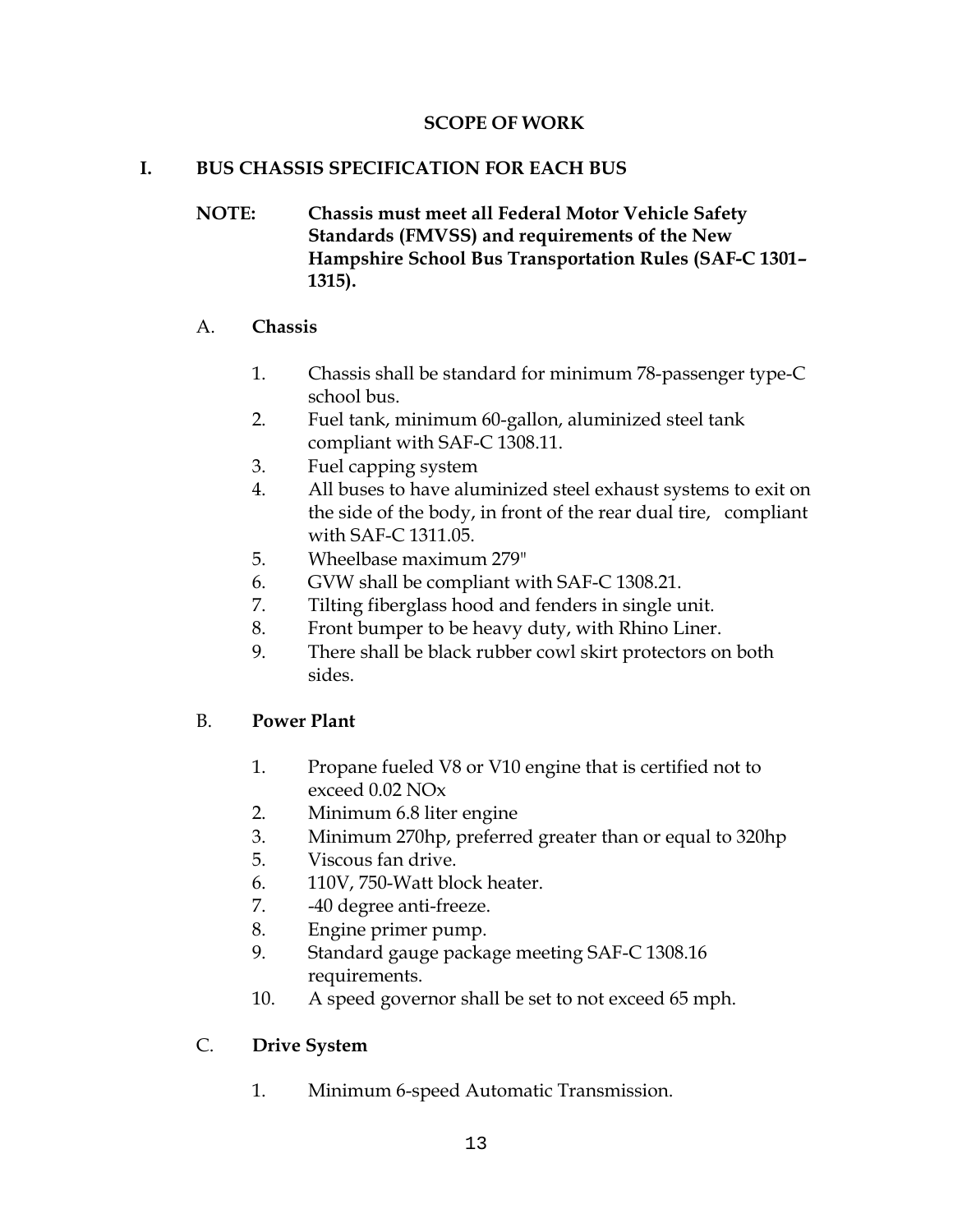- 2. Two (2)-propeller shaft guards (SAF-C 1311.03).
- 3. Transmission oil filter both internal and external.

## D. **Wheels, Tires, Rims**

- 1. 5 hand-hole disc wheels for radial tires.
- 2. Rims 22.5 x 8.25, six required.
- 3. All-Season Tires Michelin front: 11R22.5 XZE, or equivalent. All Season Tires – Michelin rear: 11R22.5 XDN2

## E. **Brakes**

- 1. Meritor full air disc brakes, S-cam type with automatic slack adjusters, compliant with SAF-C 1311.02.
- 2. Bendix Compressor preferred)
- 3. Heated air dryer, Bendix ADIP, and moisture ejector, spin or cartridge type.

## F. **Electrical**

- 1. 12 volt system throughout.
- 2. Alternator to be at least 240 amperes, compliant with SAF-C 1309.01.
- 3. Two (2) batteries, 1100 CCA or greater, compliant with SAF-C 1309.02.
- 4. Circuit protection compliant with SAF-C 1309.03, where fuses are used, storage of spare fuses or circuit breakers must be provided.
- 5. Wiring compliant with SAF-C 1309.04. Wiring diagram for all electrical circuits shall be provided, which shall include colors and codes.
- 6. Self-canceling directional signals to be steering mounted.
- 7. Halogen Headlights.
- 8. LED Parking lights.
- 9. Two (2) LED back-up lights.
- 10. Ignition, keyed alike through all new vehicles. Ignition lock per SAF-C 1308.15. 3 cut spare keys per bus to be included.
- 11. Engine shall shut down when the key is turned off.
- 12. Master Cut-Off switch/Ignition/Battery & Safety.
- 13. 12 volt power outlet in the drivers area.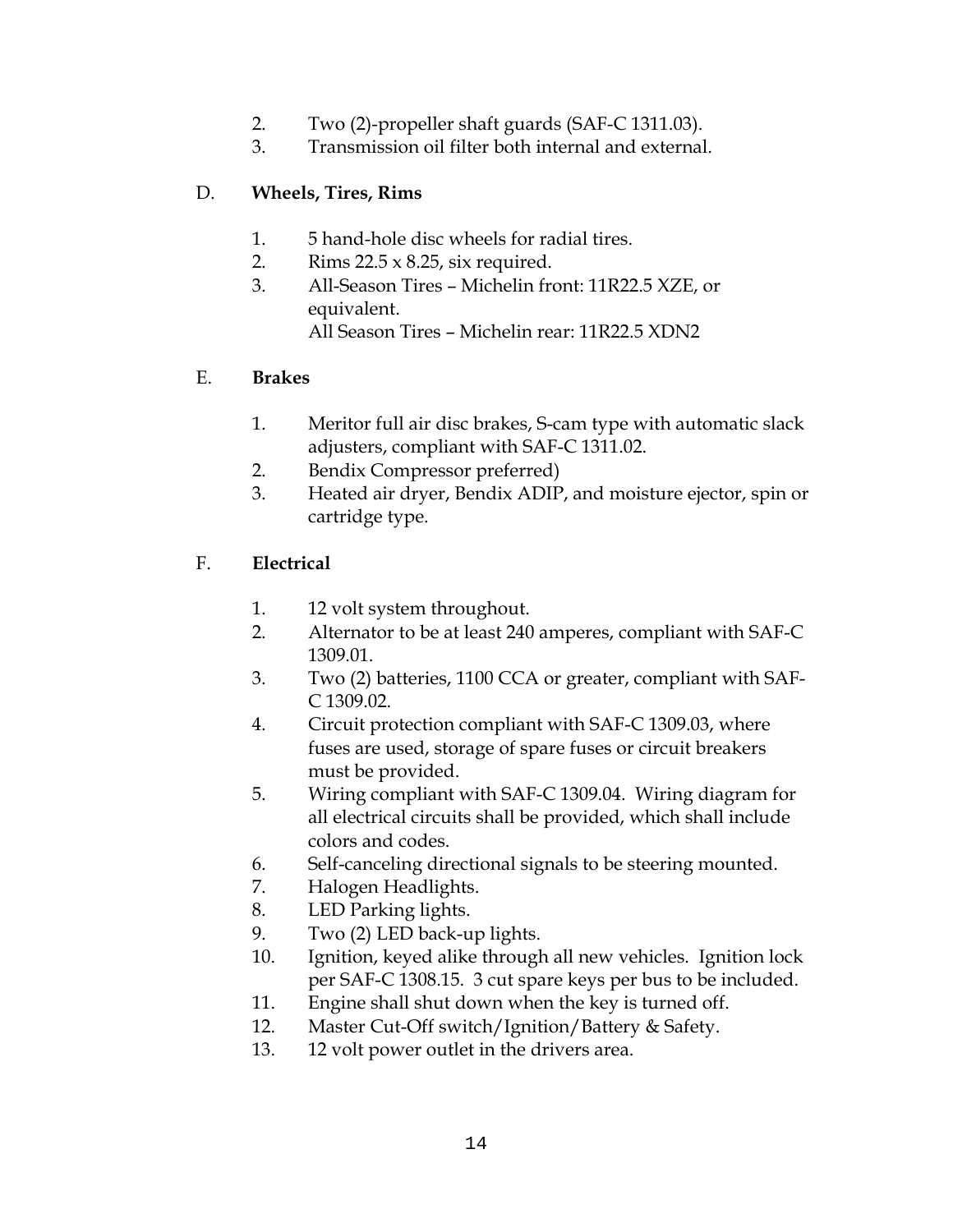## G. **Axles, Springs, Steering**

- 1. Front heavy-duty shock absorbers and rear air ride compatible with rated axle capacity at each wheel location.
- 2. Progressive type heavy-duty rear springs on rear axle, not less than 19,800 lb. capacity.
- 3. 10,000 lb. front axle.
- 4. Meritor 20,000 lb. rear axle with 5.56 gear ratio, or as required for 65 MPH highway cruising speed or as recommended.
- 5. Air Ride Suspension
- 6. Power Steering to be provided.

## H. **General**

1. One (1) set of paperback service manuals to cover repairs, trouble shooting, electrical and component overhaul, shall accompany this order. Manuals must cover the entire power train, chassis and electrical. One (1) electrical schematic manual.

## **II. BUS BODY SPECIFICATIONS FOR EACH BUS**

 Body Type C conventional meeting all Federal Motor Vehicle Safety Standards (FMVSS) and requirements of the New Hampshire School Bus Transportation Rules (SAF-C 1301–1315).

## **A. Body Structure**

- 1. Body Structure compliant with SAF-C 1308.03. Bus bodies completely undercoated with Sherwin Williams coal tar epoxy undercoat or approved equal, all body parts adequately rustproofed.
- 2. Ceilings, side and rear walls to be insulated with fiberglass or similar material (SAF-C 1308.17).
- 3. Aluminum interior panels, entire ceiling to be acoustic.
- 4. Folding external stirrup steps and handles for windshield cleaning (SAF-C 1308.29).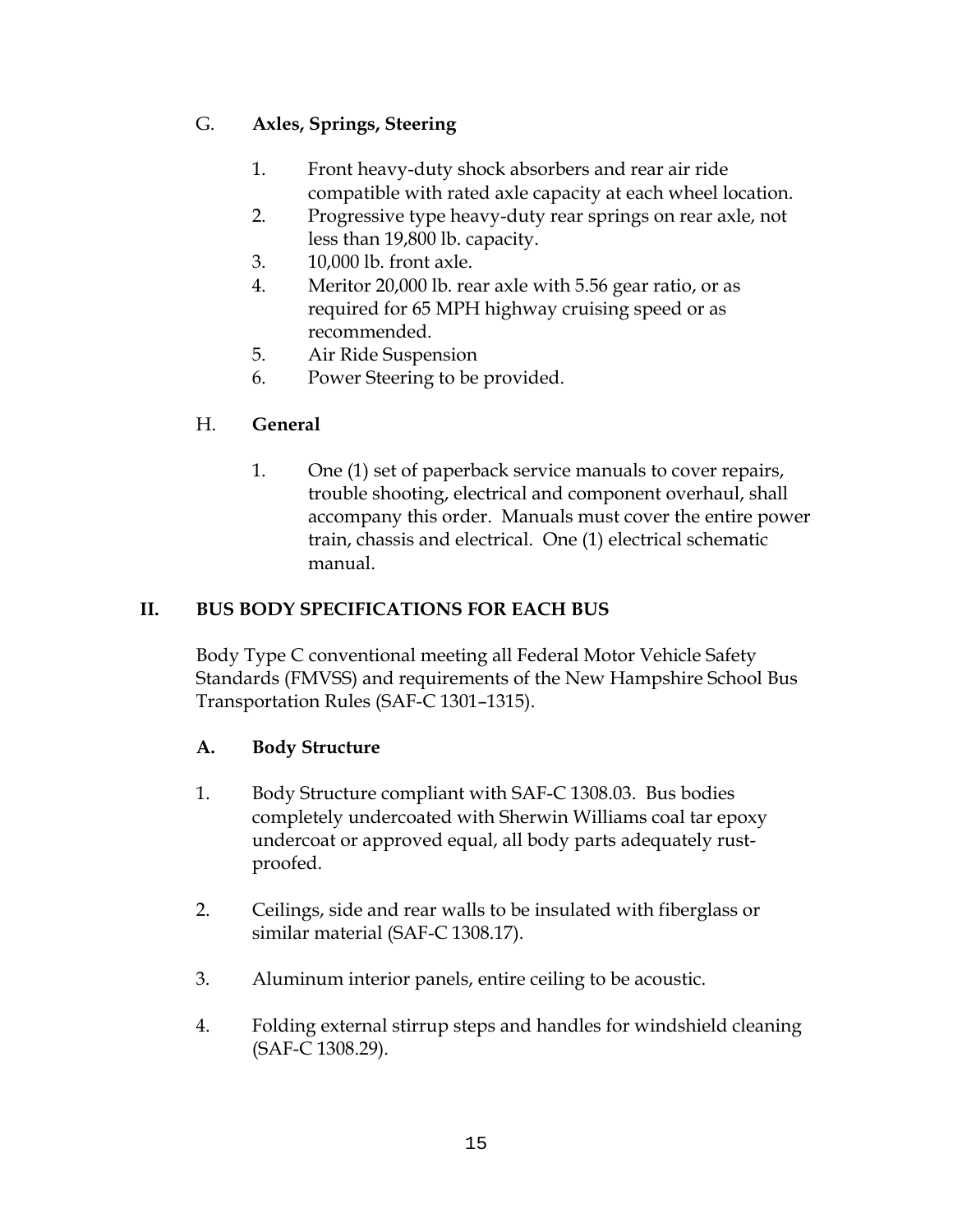- 5. Rubrails compliant with SAF-C 1308.23. Four snow rails or rub guards on lower skirt exterior to be painted black.
- 6. Crash barrier, including panel and safety bar, in front of right front seat fully padded (SAF-C 1308.24).
- 7. Crash barrier installed behind driver's seat, stanchions and rails fully padded (SAF-C 1308.24).
- 8. Head room 77" minimum.
- 9. Two (2) combination vent/escape hatches shall be installed in the roof, one in the front and one in the rear center of the bus. To have a red handle to open. Must meet New Hampshire SAF-C requirements.
- 10. Two (2) mud flaps mounted rear of dual wheels and two (2) mud flaps mounted rear of front wheels.
- 11. Fenders rear wheels: If tires extend beyond body there shall be fenders to cover the tires.
- **B. Windows (SAF-C 1308.32)**
- 1. Windshield of approved safety glass to be conventional straight type. All passenger windows are to be tinted.
- 2. Approved safety glass in the rear emergency door.
- 3. Rear corner window to be straight wide view type.
- 4. Split sash (two-piece) side windows, top portion to open.
- 5. Window to left of driver is to open for ventilation, and to be no fogging insulated glass.
- 6. There shall be two (2) emergency push-out windows on each side of the bus meeting FMVSS 217 requirements. These windows must meet State of New Hampshire specifications, including distinct audible signal to driver.
- **C. Seats and Flooring (SAF-C 1308.24, SAF-C 1308.09, FMVSS 222)**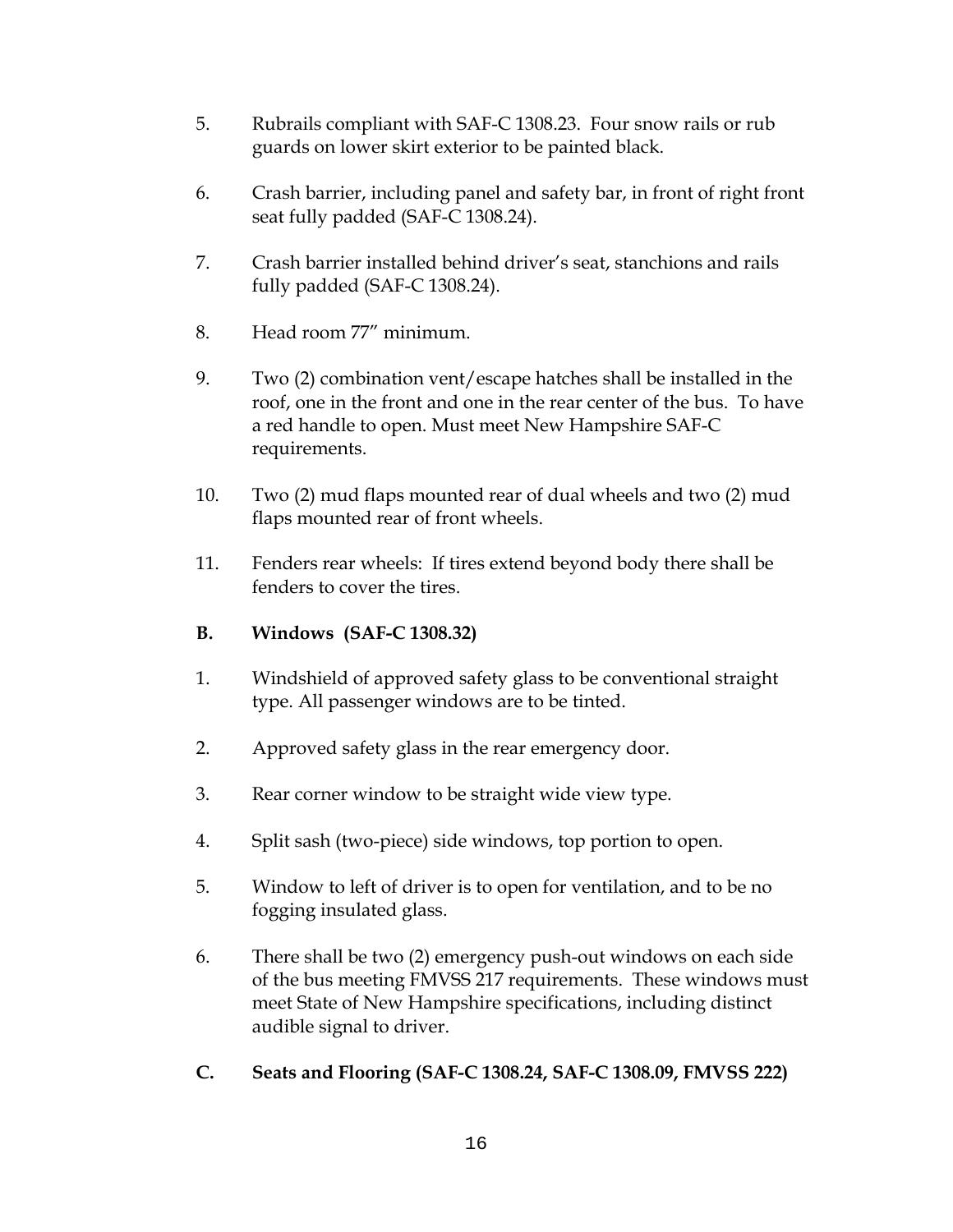- 1. Seat spacing to be equal for all seats, forward facing standard 39" wide.
- 2. Seat covering to be 42 ounce minimum of grey koroseal or equivalent with welting. Covering and cushion meeting or exceeding FMVSS Fire Safety Standards.
- 3. Seats to be floor mounted at aisle side, and wall mounted at window. Seats to be fastened to the floor with bolts.
- 4. High-back air driver's seat to be adjustable, fore, aft, up and down (air), meeting minimum requirements of SAF-C 1308.24 .
- 5. Driver's seat shall have cloth inserts on the backs and cushion. The color may be black. Cushions and covering meeting or exceeding FMVSS Fire Safety Standards.
- 6. Three point shoulder harness (safety orange) for driver's seat (3 point adjusted height, anchor behind drivers head.)
- 7. First row, right and left passenger seat to be mounted with 2 lap seat belts each.
- 8. Floor plywood insulation ½" thick minimum (SAF-C 1308.17).
- 9. Floor covering in aisle, entrance and step treads to be non-skid fire resistant, rib-type material (SAF-C 1308.09).
- 10. Balance of body flooring to be fire resistant heavy-duty rubber (SAF-C 1308.09).
- 11. Front steps to be of one piece stainless steel backed with safety tread.
- 12. Access panel for entry into fuel sending unit through floor (SAF-C 1313.12).

## **D. Doors (SAF-C 1308.07)**

1. This order shall have one emergency door per bus and that shall be located in the rear of the bus. This door must have an audible alarm and a red light over the door, lower glass, EMERGENCY DOOR lettering inside and out (SAF-C 1308.07).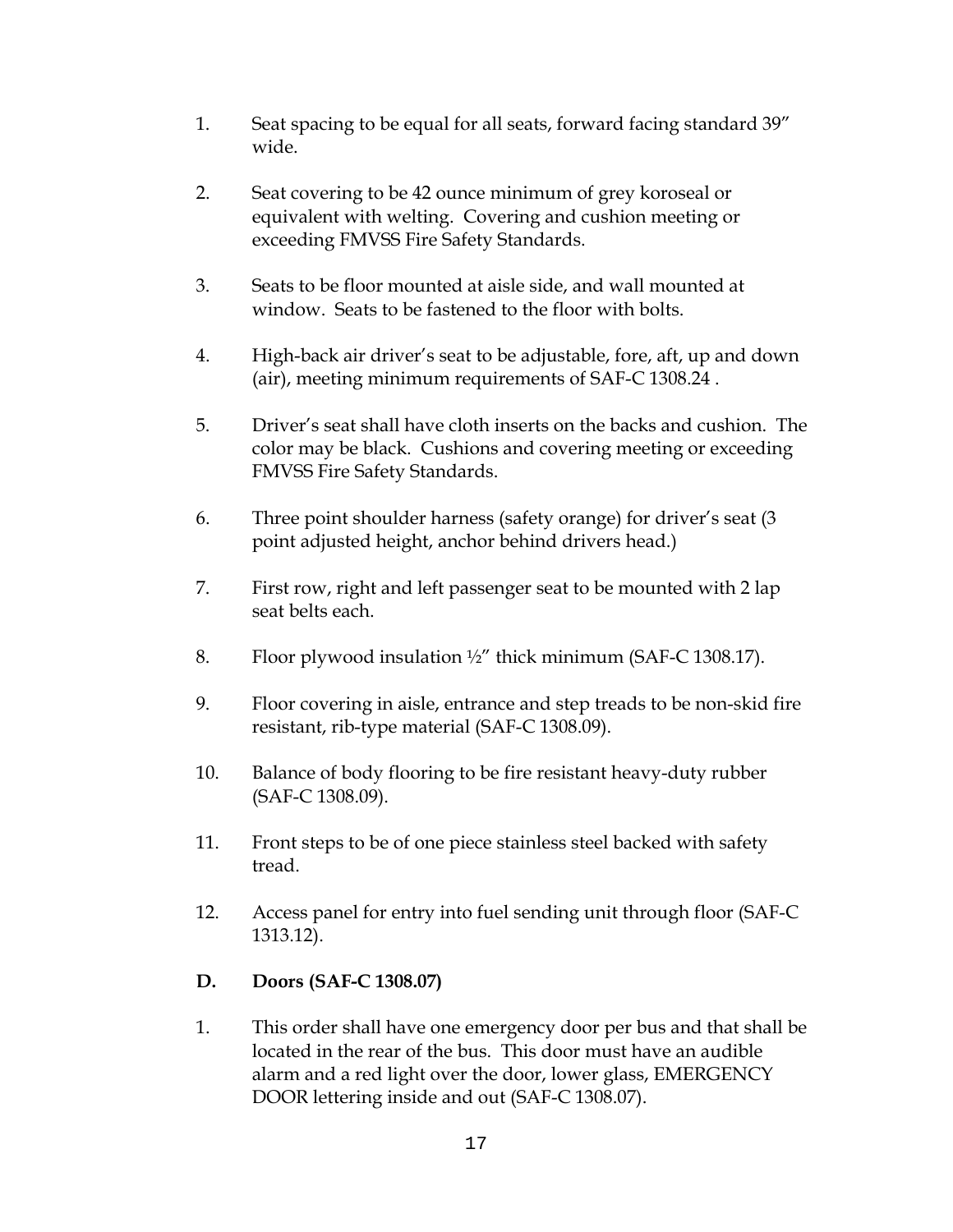- 2. Emergency door to have guard over handle to prevent accidental opening with interior door locking feature and ignition interlock.
- 3. Grab handle stanchion at entrance door to extend to vicinity of lowest step.
- 4. Heavy duty split-type entrance door to be air operated with exterior locking feature with key.
- 5. Entrance Door Approved safety glass in upper and lower panel, with overlapping rubber strips on vertical mating edges.
- 6. The access panel over the entrance door to the air cylinder shall be hinged. Clearly labeled emergency release device located above or adjacent to the panel or door.
- 7. Header pads minimum 4" wide and 1" thick over entrance door and emergency exit.

## **E. Electrical**

- 1. All body electrical circuits, with the exception of the hazard warning lights, shall be powered through a continuous duty solenoid actuated by the vehicle's ignition switch. This solenoid should be rated 150% of calculated total load of all controlled circuits. Only state requirements that alter which circuit must be furnished continuous power will take precedent over the above and never will delete the solenoid requirement.
- 2. Principal electrical fuses or circuit breakers to be accessed via external side door located near driver's window. Provisions shall be made to hold spare fuses at the fuse box per SAF-C 1309.03.
- 3. AM/FM/PA radio with adequate noise suppression will be supplied. Mounting location and type and location of antenna to be approved by purchaser. AM/FM radio to be incorporated, and the front plate of the radio must be permanently attached. Radio shall function as PA-system and incorporate hand-held microphone and microphone clip conveniently located to driver.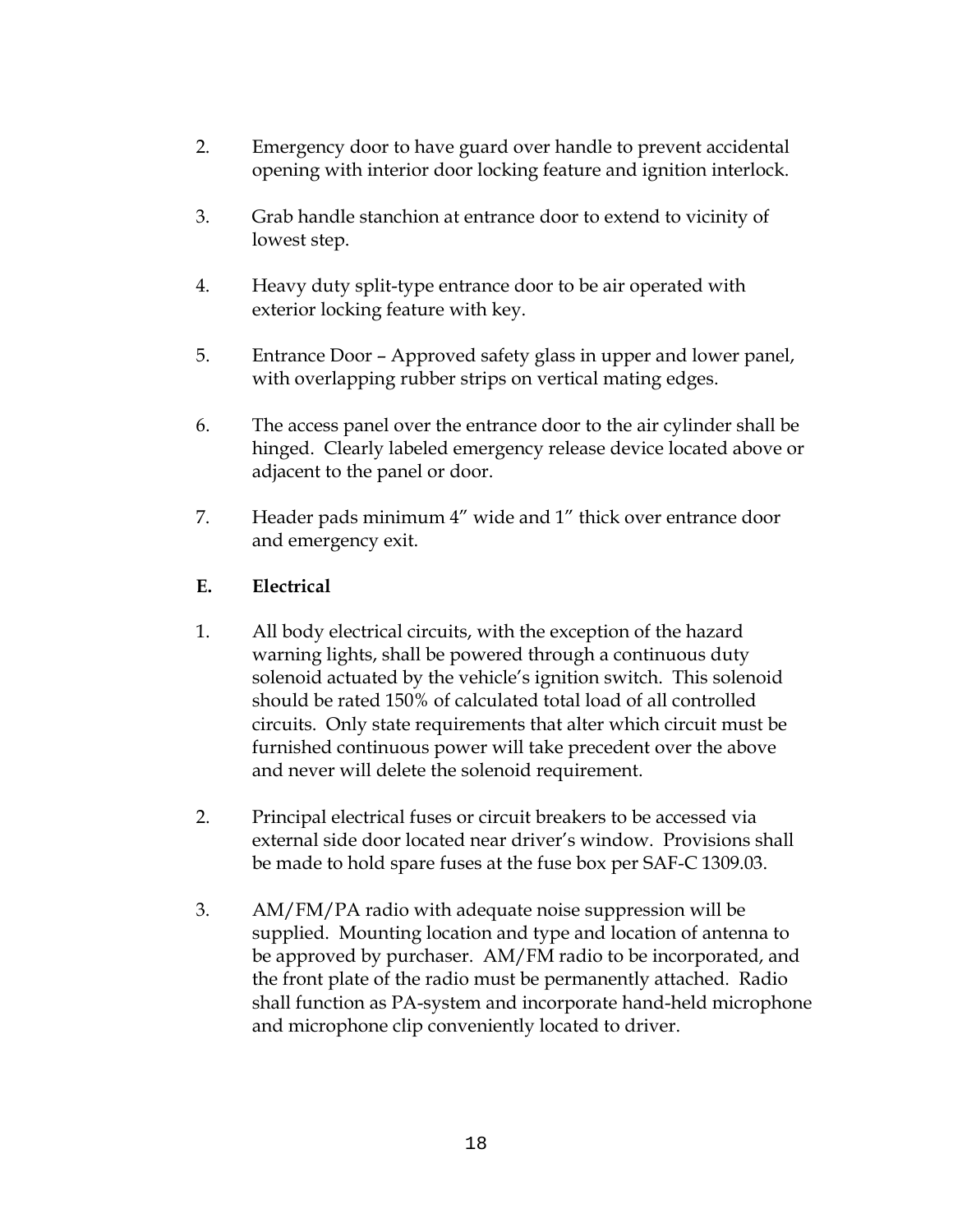- 4. Radio speakers to be flush mount in ceiling. Eight (8) radio/PA speakers are required, evenly spaced from front to back of bus, four (4) on right and four (4) on left, no exterior.
- 5. High Idle rocker switch activated by the driver to idle the engine at 1200 rpm.
- 6. Engine Block Heater with plug-in at the rear of the bus.

## **F. Lights and Signals (SAF-C 1308.18)**

- 1. Amber directional signals, mounted on side near front of bus body and a LED direction lamp to be placed on the mid-section of the hood/fender and both to be connected with the other self-canceling directional signals.
- 2. Two LED side direction lights on each side of the bus, one to be placed behind the door and the other over the rear tire, one placed behind the stop sign and the other over the rear tire.
- 3. Two LED brake or stop lights at rear.
- 4. Two LED turn lamps at rear.
- 5. One LED license plate light.
- 6. Two LED back-up lights on each side of body at rear, activated when transmission in reverse.
- 7. LED clearance lights.
- 8. LED Stepwell or courtesy light at entrance door of the step and on the roof inside to automatically turn on while the door is open.
- 9. Individual LED light and control to illuminate the driver's area, double LED lighting in passenger area to be controlled with three tier light buttons (front, mid, rear).
- 10. Single push button exterior lamp check system shall be included.
- **G. Loading Lights (SAF-C 1308.19)**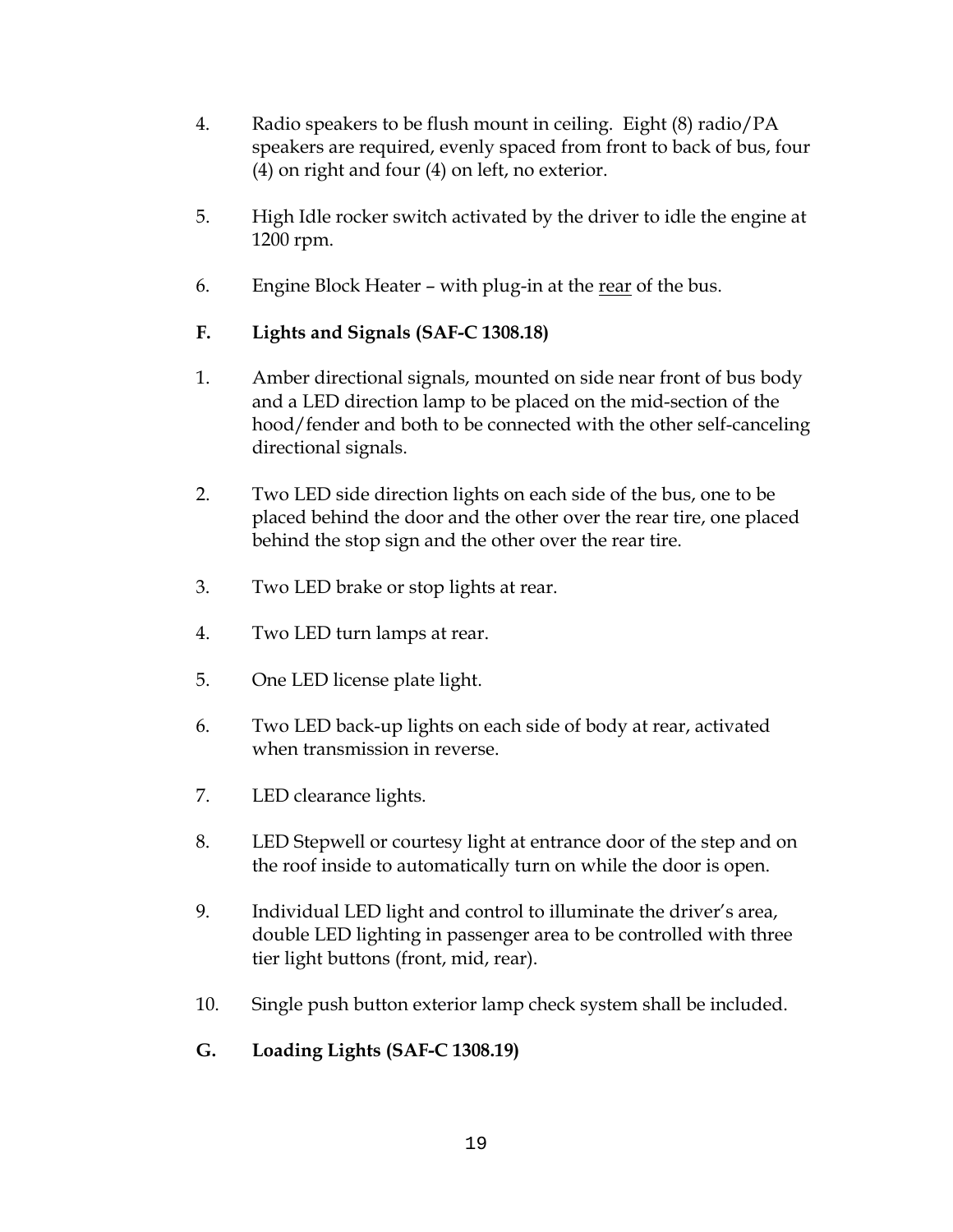- 1. Eight-way warning shall be in accordance with SAF-C 1308.19. Red and Amber signal lights to be Strobe LED and in accordance with SAF-C 1308.9 (a), (b), (c). A visor over each light or a single visor over the pair of lights is acceptable.
- 2. All flashers enclosed in body in an accessible location. An Incandescent Light Monitor device in driver's area, warning driver when any of the eight-lamp and exterior rear (brake, reverse, directional) warning system lamps are inoperative, is required.
- 4. Air-operated, octagonal, reflectorized red Stop Arm with Strobe LED alternate red flashing lights, meeting requirements of SAF-C 1308.19 (g), installed under drivers window.

## **H. Heaters (SAF-C 1308.12)**

- 1. Hot-water heating system shall meet or exceed minimum performance and construction requirements of SAF-C 1308.12. All heaters referenced in Section H to have serviceable filters.
- 2. Two front heaters and forced air defroster for left and right windshield and stepwell, to have 3-speed controls on each and a minimum BTU capacity of 90,000 left and 50,000 right.
- 3. Front heater to include adjustable foot warmer heater or vent control for driver.
- 4. MTA would like baseboard heat in the passenger area; the heating elements are required on both sides of the interior area of the bus with a temperature control in the drivers' area. Baseboard heat should provide a minimum of 80,000 BTU's.
- 5. Front heating system adaptable to warm weather fresh air ventilation with fan.
- 6. Two ball-type shut off valves in pressure and return heater lines to be located in engine housing area for emergency purposes.
- 7. Stainless steel manifold for heaters.
- 8. Two six-inch fans with protective cage, one to be mounted in the center of the windshield and a second overhead to the left of the driver's seat. Each fan controlled by separate switch (SAF-C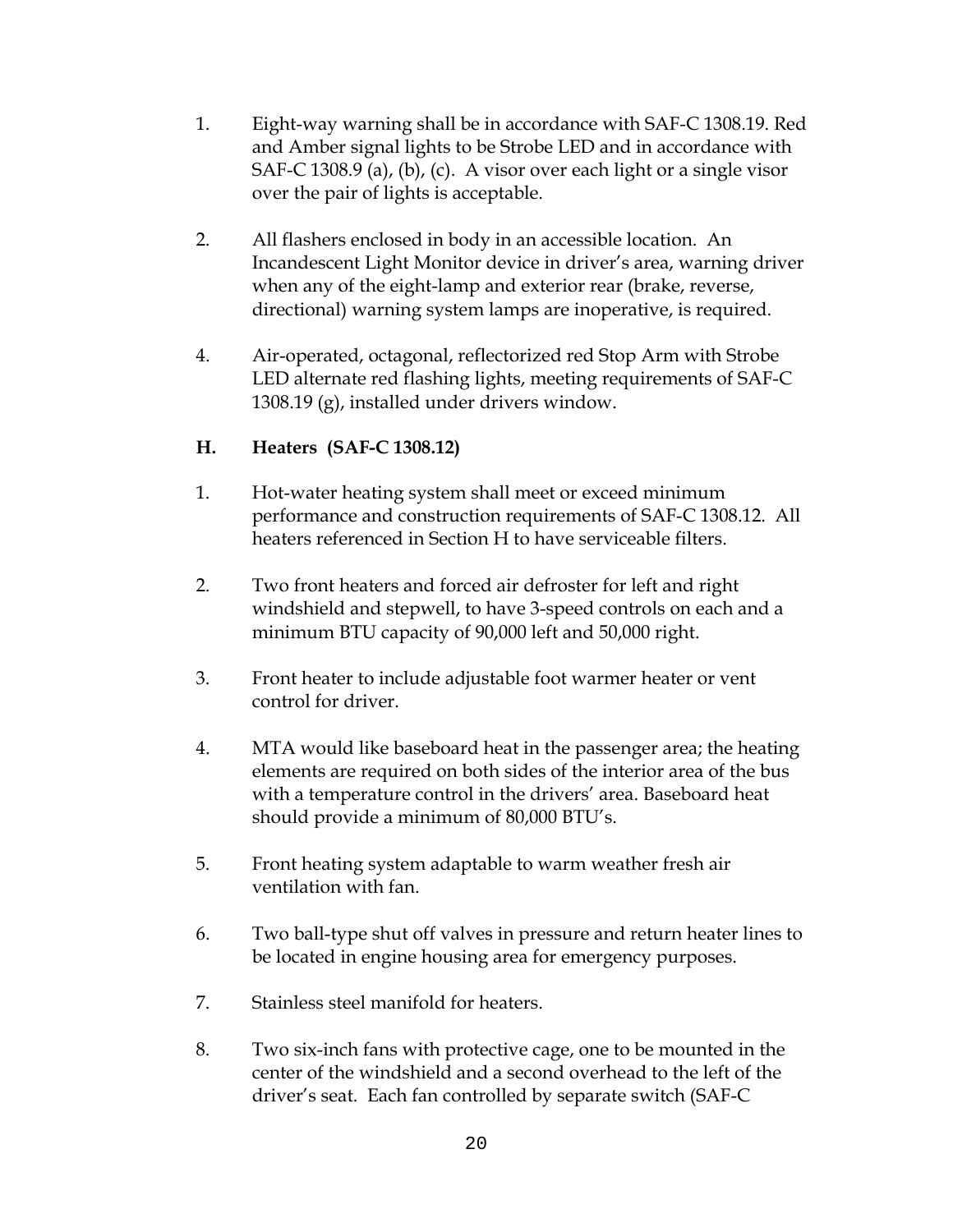1308.31). Fans shall have either bolt tension type or spring and bolt type base. No ball type bases are acceptable.

## **I. Windshield Wipers and Washers (SAF-C 1308.33)**

- 1. Each bus to have two (2) heavy-duty electric types with minimum 2 speed controls, wiper arm and blade a minimum of 14-inches long.
- 2. Windshield washers both sides are required.

## **J. Mirrors, Sun Visor (SAF-C 1308.20, SAF-C 1308.30)**

- 1. Inside rear view mirror to be  $6'' \times 30''$  heavy-duty nonglare with visor.
- 2. Deluxe 6" x 30" sun visor to be fully adjustable and mounted in two brackets.
- 3. All outside mirrors, including front fender mirror, will be part of the Rosco's no blind spot mirror system, complying with latest requirements of FMVSS 111. Both side exterior mirrors are to be remotely controlled within the driver's area and heated with a driver activated, rocker switch with timeout. Crossover mirrors to be heated.

## **K. Safety Equipment**

- 1. Horn meeting SAF-C 1308.13 requirements; audible at least 200 feet from the bus.
- 2. Back-up warning alarm meeting requirements of SAF-C 1308.02, 102 decibels minimum.
- 3. Retracting front bumper crossing gate shall be provided with arm cancel switch in driver compartment.
- 4. Two light weight rubber (2) 4" x 4" x 8" chock blocks (SAF-C 1310.01).
- 5. Fire extinguisher to be 5 lb. 2A-10B:C UL-approved dry chemical type with pressure gauge, mounted in an area in full view and readily accessible to driver and passengers (SAF-C 1310.02). Fire extinguisher to be properly mounted upright with bracket.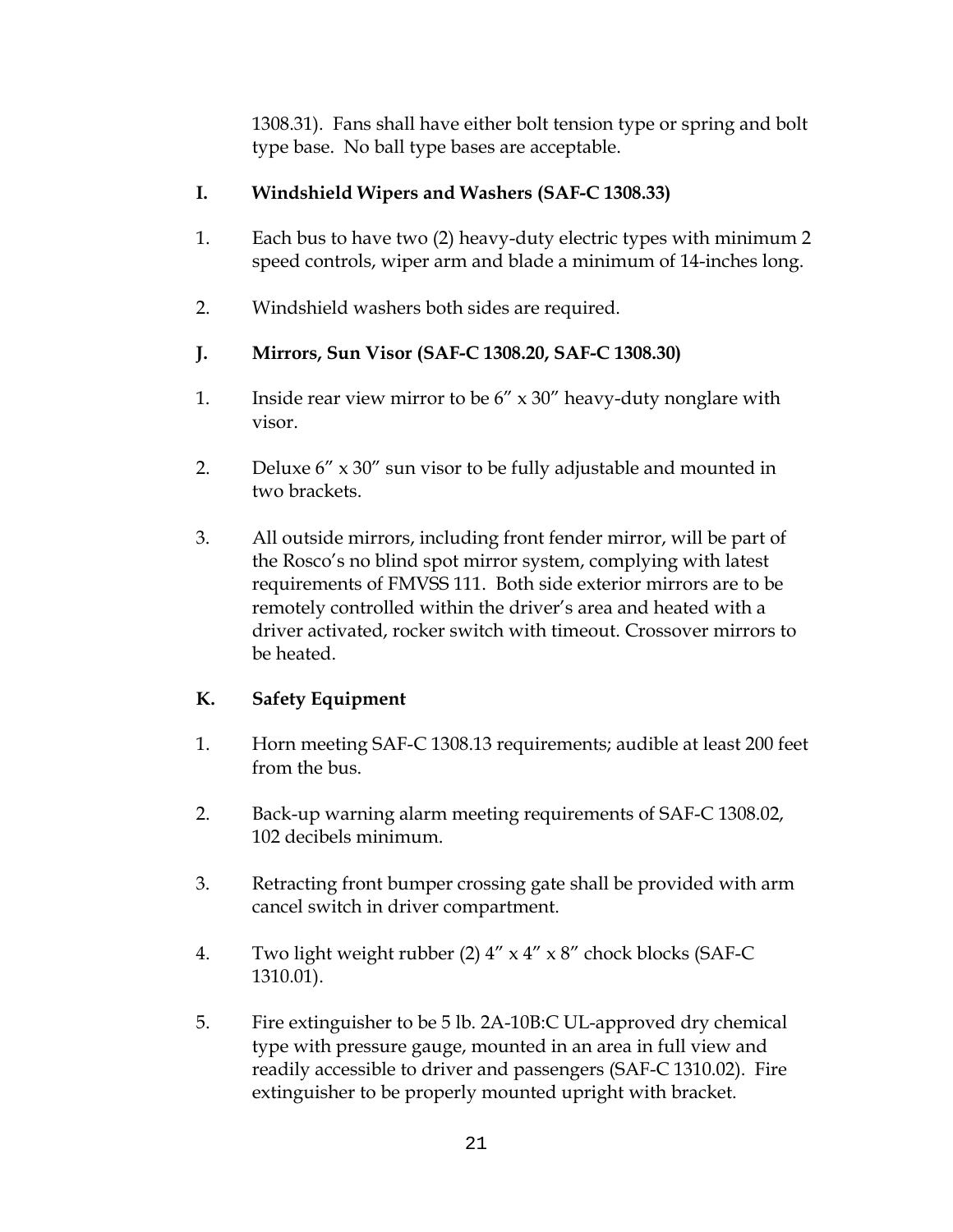- 6. Thirteen (13)-unit first aid kit including one mouth-to-mouth airway, meeting SAF-C 1310.03 requirements, mounted in driver's compartment.
- 7. Three (3) reflective triangles road warning devices in storage box, securely mounted in driver's area (SAF-C 1310.04).
- 8. Bodily fluid spill kit, meeting requirements of SAF-C 1310.05, securely mounted in driver's area.
- 9. Seat belt cutter securely mounted in driver's area (SAF-C 1310.06).

### **L. Miscellaneous**

- 1. Hood to be painted flat black.
- 2. Roof to be painted solid white.
- 3. "STOP ON SIGNAL" in black letters on rear of bus. "SCHOOL BUS" in 8-inch "Series B" black letters on reflective school bus yellow background front and rear (SAF-C 1308.14).
- 4. "EMERGENCY DOOR" above rear door and arrows on door inside and outside to comply with New Hampshire requirements.
- 5. Buses to be numbered beginning with numbering provided by MTA. Die-cut pre-spaced vinyl numbers shall be  $31/2''$  x  $4''$ Medium Helvetica type, five per bus to be sent to the Manchester Transit Authority. The application will be done in-house.
- 6. "MANCHESTER SCHOOL DISTRICT" shall be 5" black letters with ¾-inch strokes on both sides, located below windows in flat surface, applied by seller (SAF-C 1308.14).
- 7. USDOT lettering applied on lower skirt both sides behind entrance door to read as follows: "OPERATED BY MANCHESTER TRANSIT AUTHORITY (1st line), USDOT 1080030 (2nd line). Letters to be 2-inches high,  $1\frac{1}{4}$ -inches wide, with  $3/8$ -inch width (SAF-C 1308.14), applied by seller.
- 8. Reflective Markings: yellow-background "SCHOOL BUS" front and rear, 2" strip all around bus and around perimeter of rear of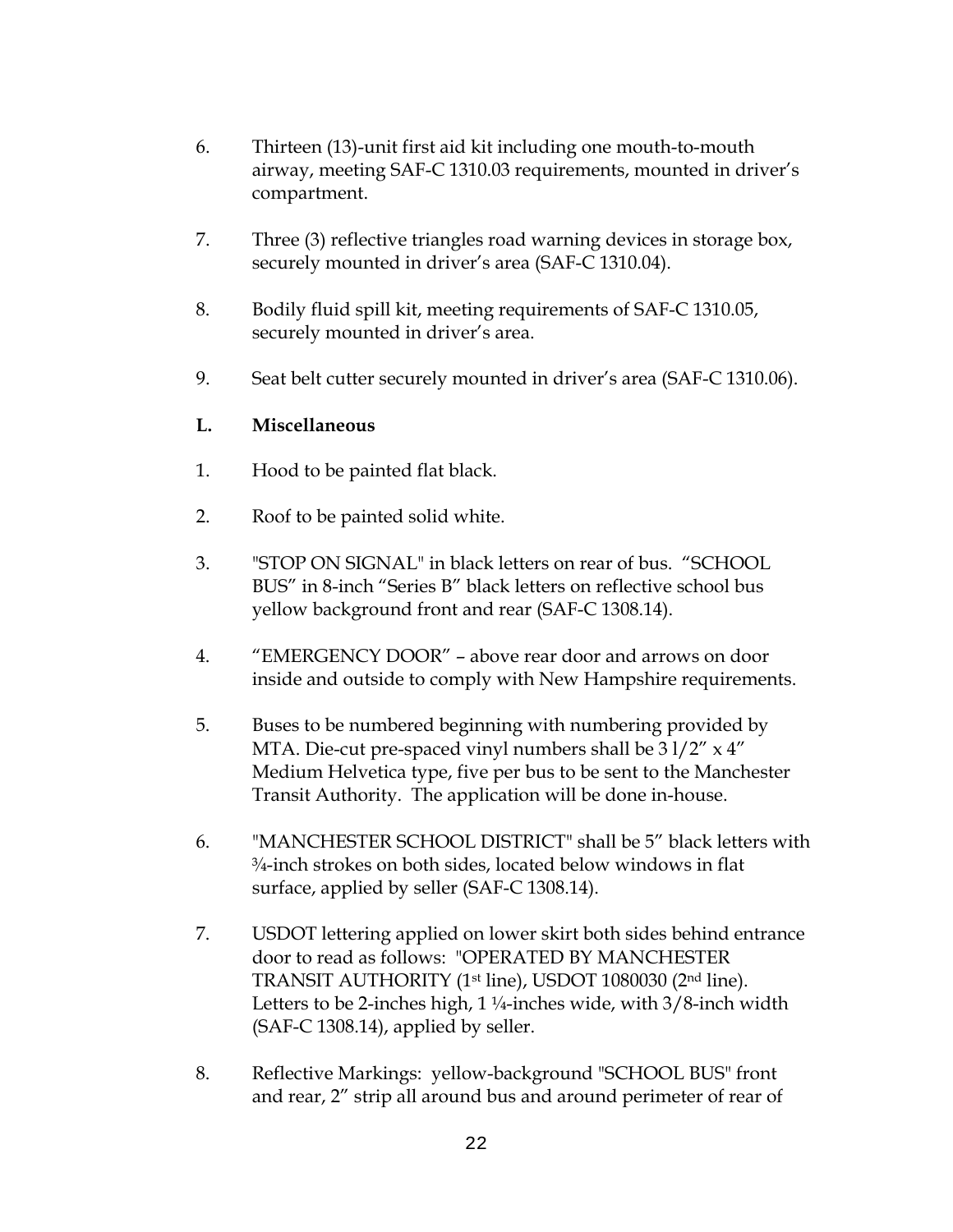bus in compliance with FMVSS 131, Table 1. Bumpers marked diagonally with 2 ¼--inch non-contrasting reflective material. (SAF-C 1308.22).

- 9. Paperback maintenance and operation manuals, and a parts book to be furnished. Including full electrical schematic and drawing (SAF-C 1309.04).
- 10. Steering wheel shall have tilt and telescope functionality.
- 11. Driver storage compartments to the left of the driver, overhead and to the right in a glove compartment style.
- 12. Driver's cup holder.
- 13. Driver electronic adjustable accelerator and brake pedals.

### **M. MDVR Security Camera System**

1. Vendor shall furnish, installed, Radio Engineering Industries (REI) recording system supplied by REI, 6534 L Street, Omaha, NE 68117. Please contact REI for best camera millimeter lenses. Please contact MTA for exact placement of the cameras.

Suggested Parts:

DVR, HD5-1200 12 Channel w/ WI-FI/GPS Module HD5 Series Hard Drive 2TB Bus-watch harness, alarm/panic Harness, DVR vehicle sensors Wi-Fi MIMO + GPS, Antenna with 20' Cable(s) Kit Four (4) AHD Minibox Camera 170° HFOV-Driver/Passenger Area One (1) IP Mini-Dome Camera107° HFOV- Front Windshield Two (2) Side Camera 6.0mm Right Side (Curb) Forward, Left Side (Driver) Backward- Outside One (1) Exterior Left Rear ALPR Overview Camera – Stop Arm

All applicable wiring

The list above is provided as a courtesy to vehicle vendors based on REI systems previously supplied for Purchaser's buses. Purchaser makes no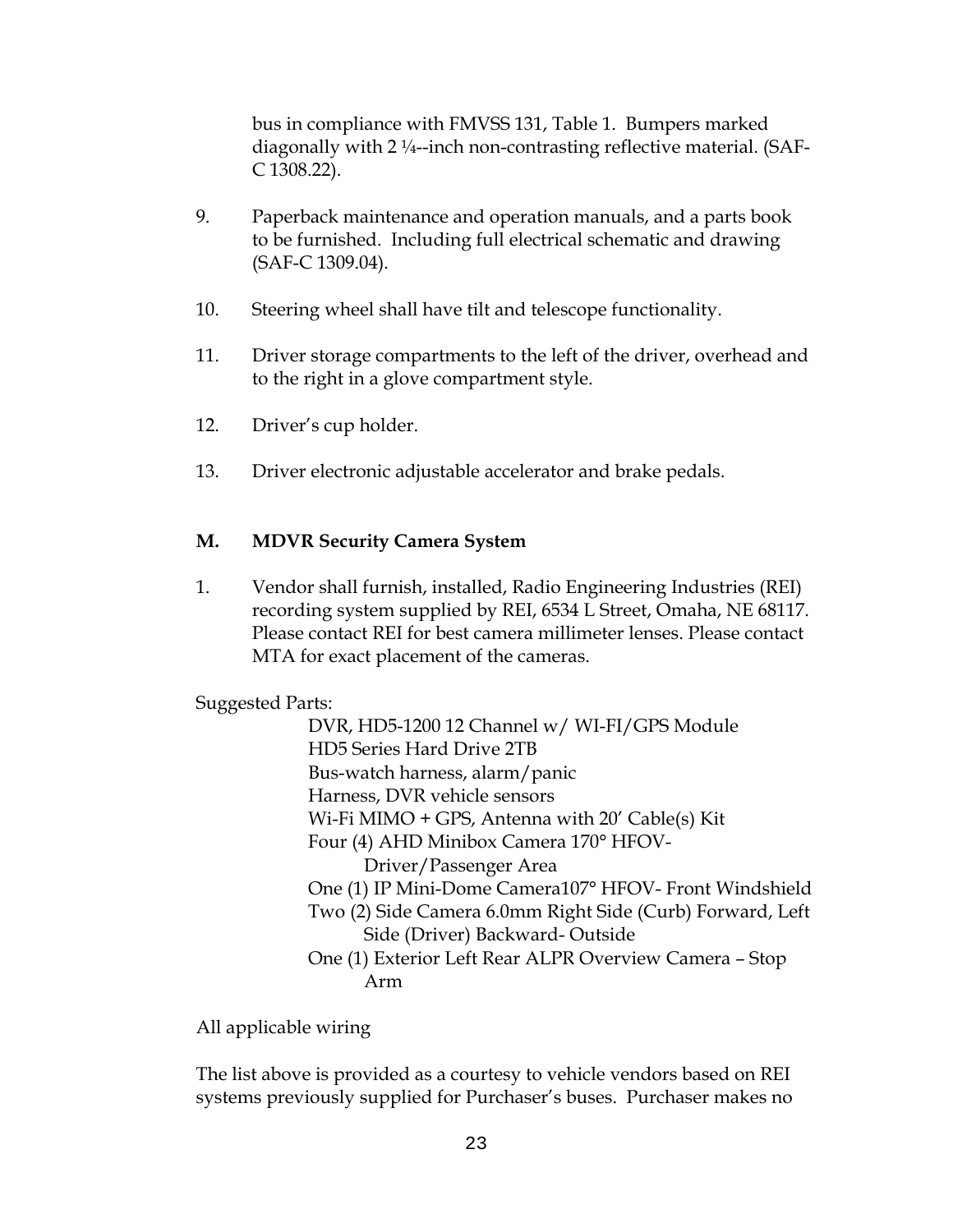representation that the above list specifies a complete system. Vehicle vendor is responsible to determine equipment necessary for a complete installation. **Please contact MTA for exact placement of cameras.** 

## **N. Child Reminder System**

1. Vendor shall furnish and install "no child left behind" alarm system with rear reset button.

### **O. Maintenance Software**

1. Vendor shall furnish two (2) software diagnostic licenses for engine, transmission on a body, that have a subscription for enhanced troubleshooting. This software shall valid for a minimum of three (3) years. Vendor is to provide service adapters.

### **P. Maintenance Hardware**

- 1. Vendor shall furnish two (2) Propane evacuation systems with built in tanks
- 2. Two (2) compatible diagnostic pass through adapters
- 3. Two (2) proper propane quick connect tools
- 4. Two (2) mechanic fuel pressure adapter

#### **III. Certificates of Title**

Certificates of Title to be made out as follows:

 City of Manchester Manchester Transit Authority 110 Elm Street Manchester, NH 03101-2799

#### **IV. Delivery Schedule**

 Please specify your minimum guaranteed delivery from date of order. Buses shall be delivered to MTA at 110 Elm Street, Manchester, NH.

Warranty shall commence on these units on the first day the buses are put into service.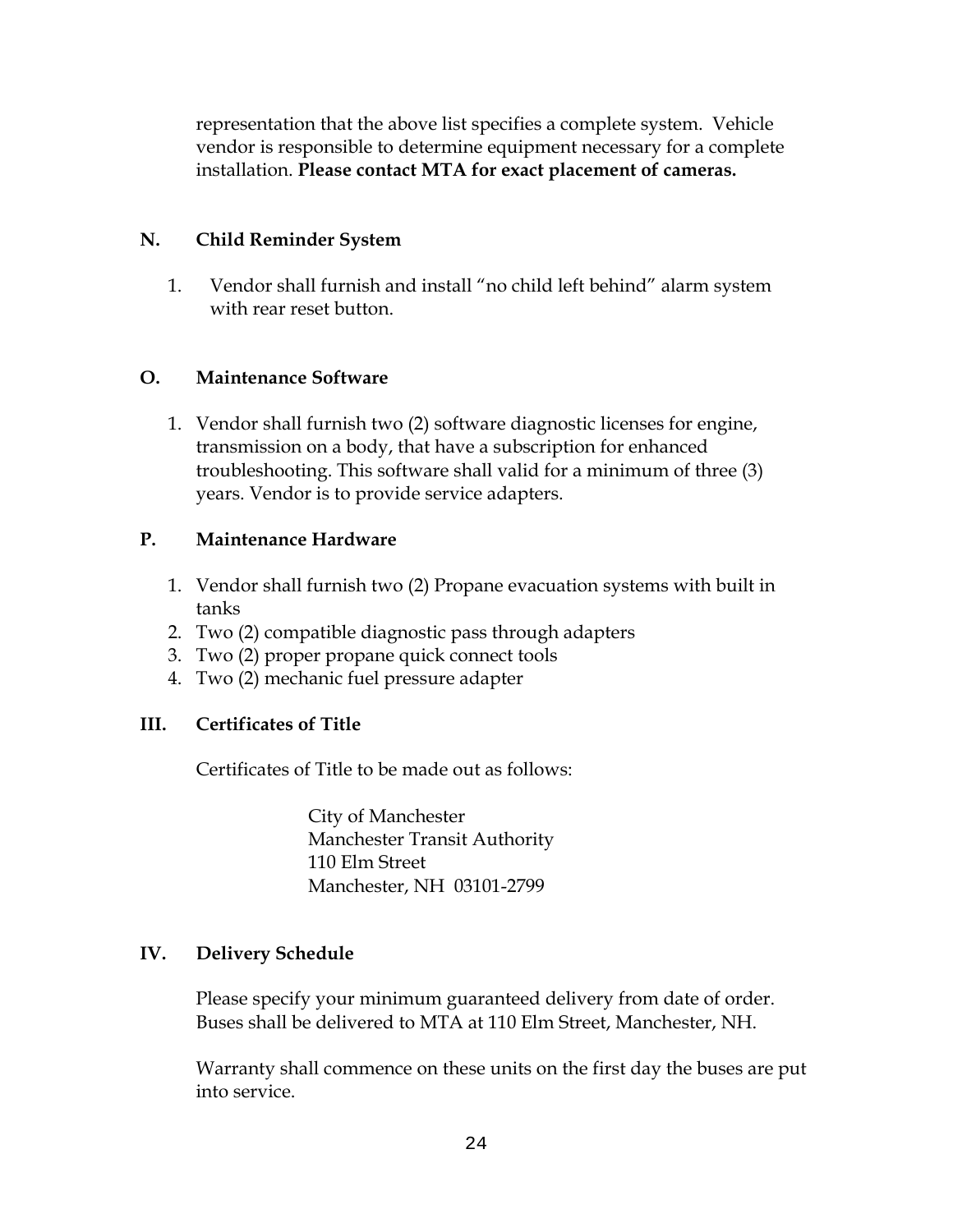The Manchester Transit Authority reserves the right to impose a penalty of \$25.00 per bus in liquidated damages per day for the first thirty (30) days for failure to deliver the buses after the indicated date of delivery.

If, after the thirty (30) day period has passed and the buses have still not been delivered, the MTA reserves the right to impose a further penalty of \$100.00 per bus in liquidated damages per day for non-delivery.

 As previously mentioned in this bid, MTA will accept up to fourteen conventional school buses, delivered over FY20, FY21 and FY22. The determination of when the buses are to be delivered will be discussed with the bid award.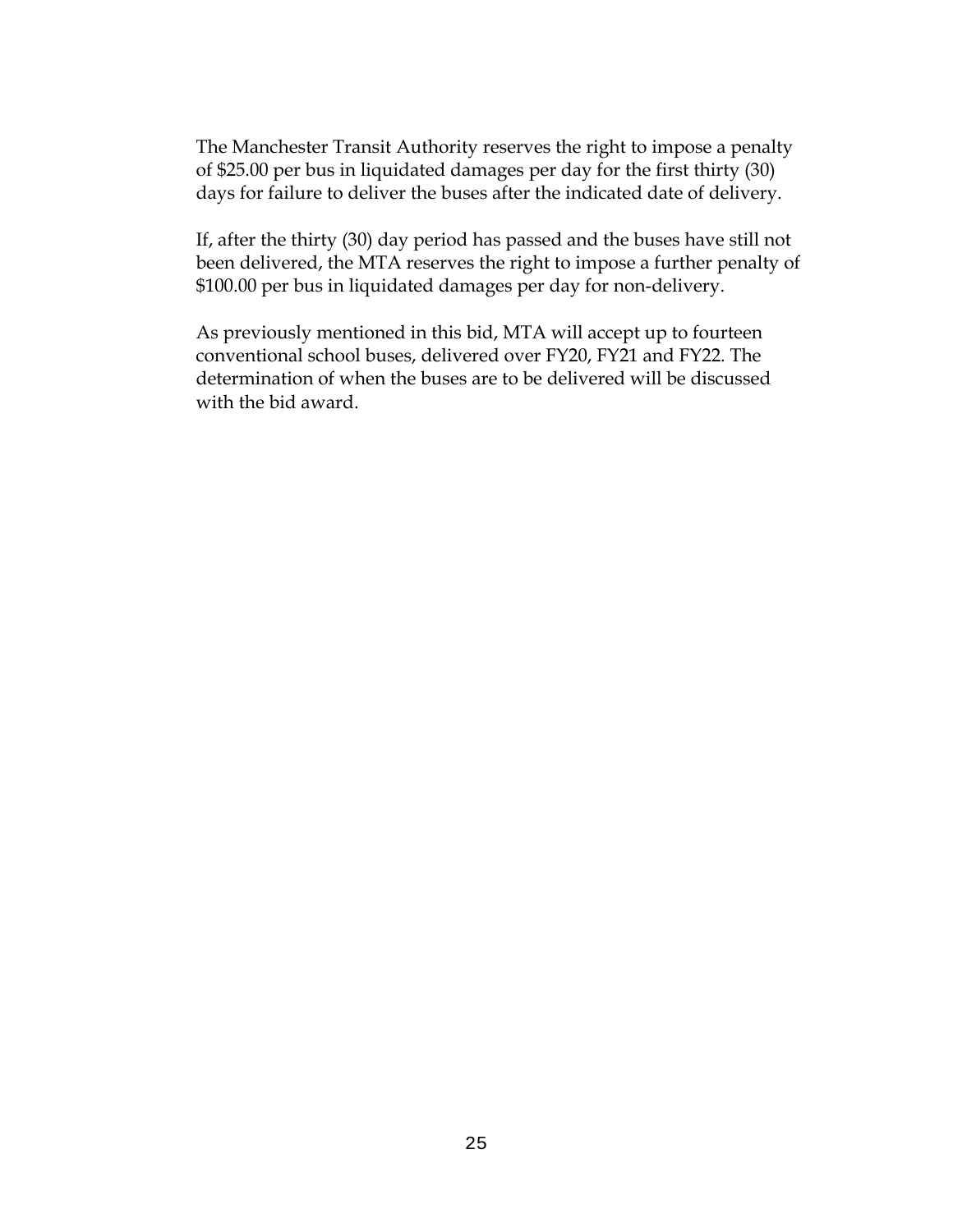Diagram A

78 Passenger School Bus

To be supplied by Bidder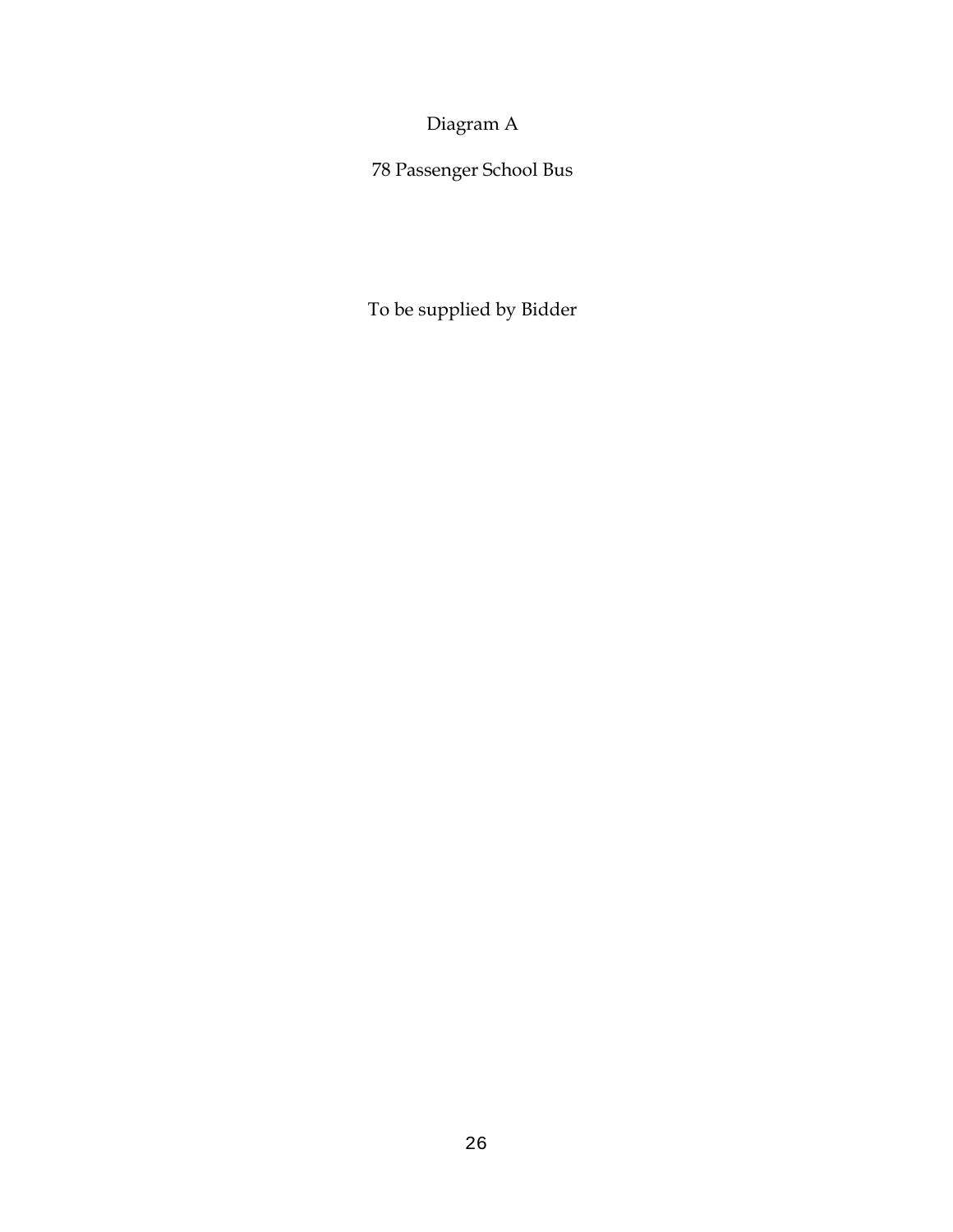## MANCHESTER TRANSIT AUTHORITY RFP 22-01 BID FORM

FOR: UP TO (5) 78 PASSENGER CONVENTIONAL PROPANE SCHOOL BUSES

TO: Manchester Transit Authority 110 Elm Street Manchester, New Hampshire 03101 (603) 623-8801 (603) 626-4512 Fax

The undersigned hereby offers to furnish up to fourteen 78 passenger school buses at the prices quoted below in conformance with the terms, conditions, and specifications received from MTA which have been carefully examined and which are incorporated by reference herein. The prices quoted are exclusive of all federal, state and local taxes. The prices quoted include all costs / charges for delivery to MTA's specified location, processing costs, overhead, and any other government charges which are now or may be subsequently imposed on items to be supplied, and any other charges / costs associated in the furnishing of the items to be supplied. All prices quoted SHALL BE FIRM / FIXED.

PLEASE PROOF READ YOUR BID CAREFULLY!

| <b>ITEM DESCRIPTION</b> | UNIT PRICE | <b>EXTENDED PRICE</b>                                 |
|-------------------------|------------|-------------------------------------------------------|
|                         | \$         | \$<br>the contract of the contract of the contract of |
|                         | \$         | $\mathfrak{S}$                                        |
|                         | \$         |                                                       |
|                         |            |                                                       |
| <b>COMPANY</b>          |            |                                                       |
|                         |            |                                                       |

Print Name Of Auth. Rep. **Auth.** Rep. Signature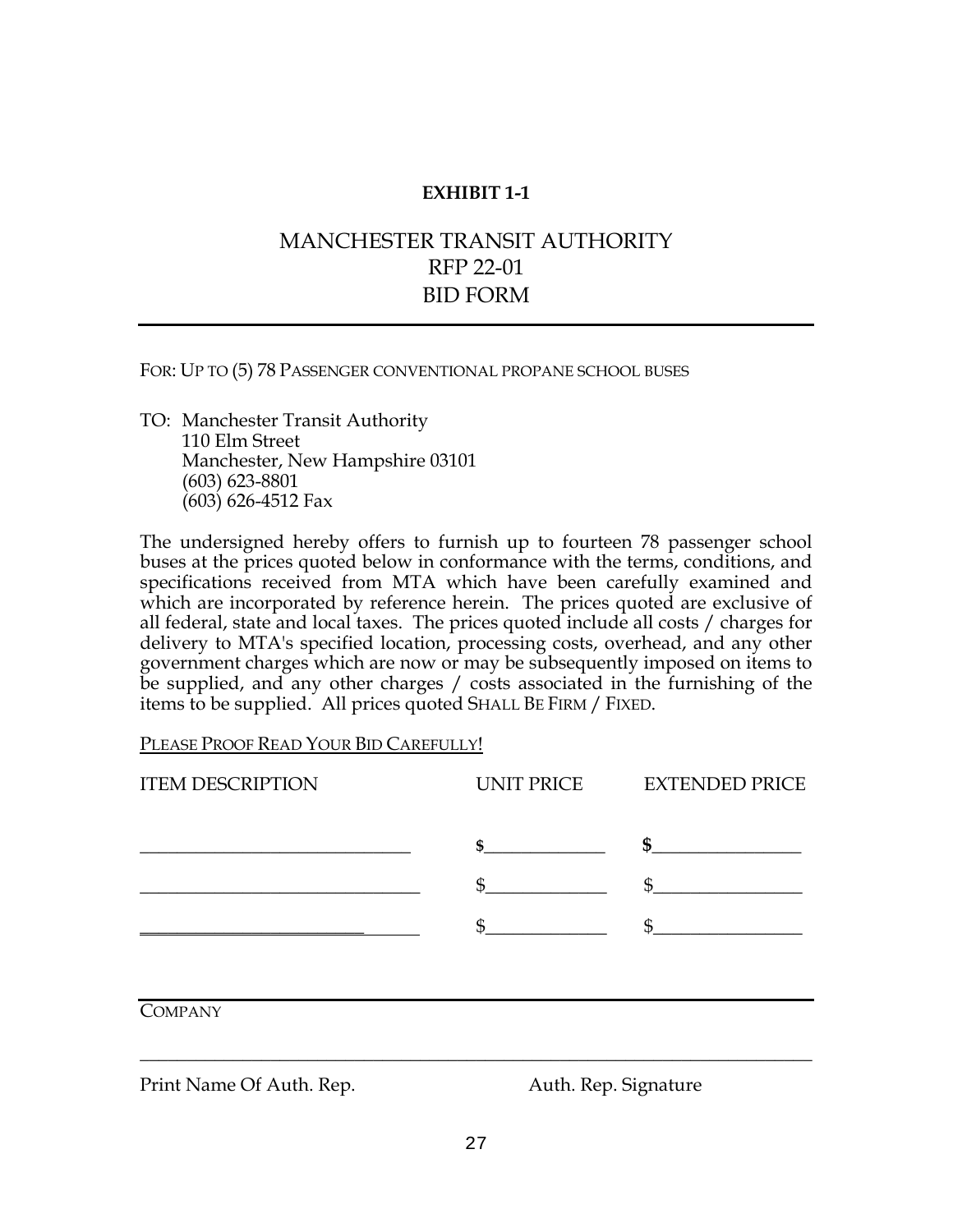## **MANCHESTER TRANSIT AUTHORITY SUPPLEMENTAL INFORMATION REQUIRED OF BIDDERS RFP No. 22-01 Up to (5) Five 78 Passenger Conv. Propane School Buses**

**Warranty – Body Structure (including rust):** 

**\_\_\_\_\_\_\_\_\_\_\_\_\_\_\_\_\_\_\_\_\_\_\_\_\_\_\_\_\_\_\_\_\_\_\_\_\_\_\_\_\_\_\_\_** 

**Warranty – Body Components:** 

**\_\_\_\_\_\_\_\_\_\_\_\_\_\_\_\_\_\_\_\_\_\_\_\_\_\_\_\_\_\_\_\_\_** 

**Warranty – Engine: \_\_\_\_\_\_\_\_\_\_\_\_\_\_\_\_\_\_\_\_\_\_\_\_\_\_\_\_\_\_\_\_\_\_\_\_\_\_\_\_\_\_\_\_\_\_\_\_\_\_\_\_\_\_** 

Warranty - Transmission: **Warranty - Transmission:** 

**Warranty - Axles: \_\_\_\_\_\_\_\_\_\_\_\_\_\_\_\_\_\_\_\_\_\_\_\_\_\_\_\_\_\_\_\_\_\_\_\_\_\_\_\_\_\_\_\_\_\_\_\_\_\_\_\_\_\_\_** 

**Location for Engine / Transmission Warranty Repair:** 

**\_\_\_\_\_\_\_\_\_\_\_\_\_\_\_\_\_\_\_\_\_\_\_\_\_\_\_\_\_\_\_\_\_\_\_\_\_\_\_\_\_\_\_\_\_\_\_\_** 

**\_\_\_\_\_\_\_\_\_\_\_\_\_\_\_\_\_\_\_\_\_\_\_\_\_\_\_\_\_\_\_\_\_\_\_\_\_\_\_\_\_\_\_\_\_\_\_\_** 

**\_\_\_\_\_\_\_\_\_\_\_\_\_\_\_\_\_\_\_\_\_\_\_\_\_\_\_\_\_\_\_\_\_\_\_\_\_\_\_\_\_\_\_\_\_\_\_\_\_** 

**\_\_\_\_\_\_\_\_\_\_\_\_\_\_\_\_\_\_\_\_\_\_\_\_\_\_\_\_\_\_\_\_\_\_\_\_\_\_\_\_\_\_\_\_\_\_\_\_\_\_** 

**\_\_\_\_\_\_\_\_\_\_\_\_\_\_\_\_\_\_\_\_\_\_\_\_\_\_\_\_\_\_\_\_\_\_\_\_\_\_\_\_\_\_\_\_\_\_\_\_\_\_** 

**\_\_\_\_\_\_\_\_\_\_\_\_\_\_\_\_\_\_\_\_\_\_\_\_\_\_\_\_\_\_\_\_\_\_\_\_\_\_\_\_\_\_\_\_\_\_\_\_\_\_** 

**Location for Body Warranty Repair:**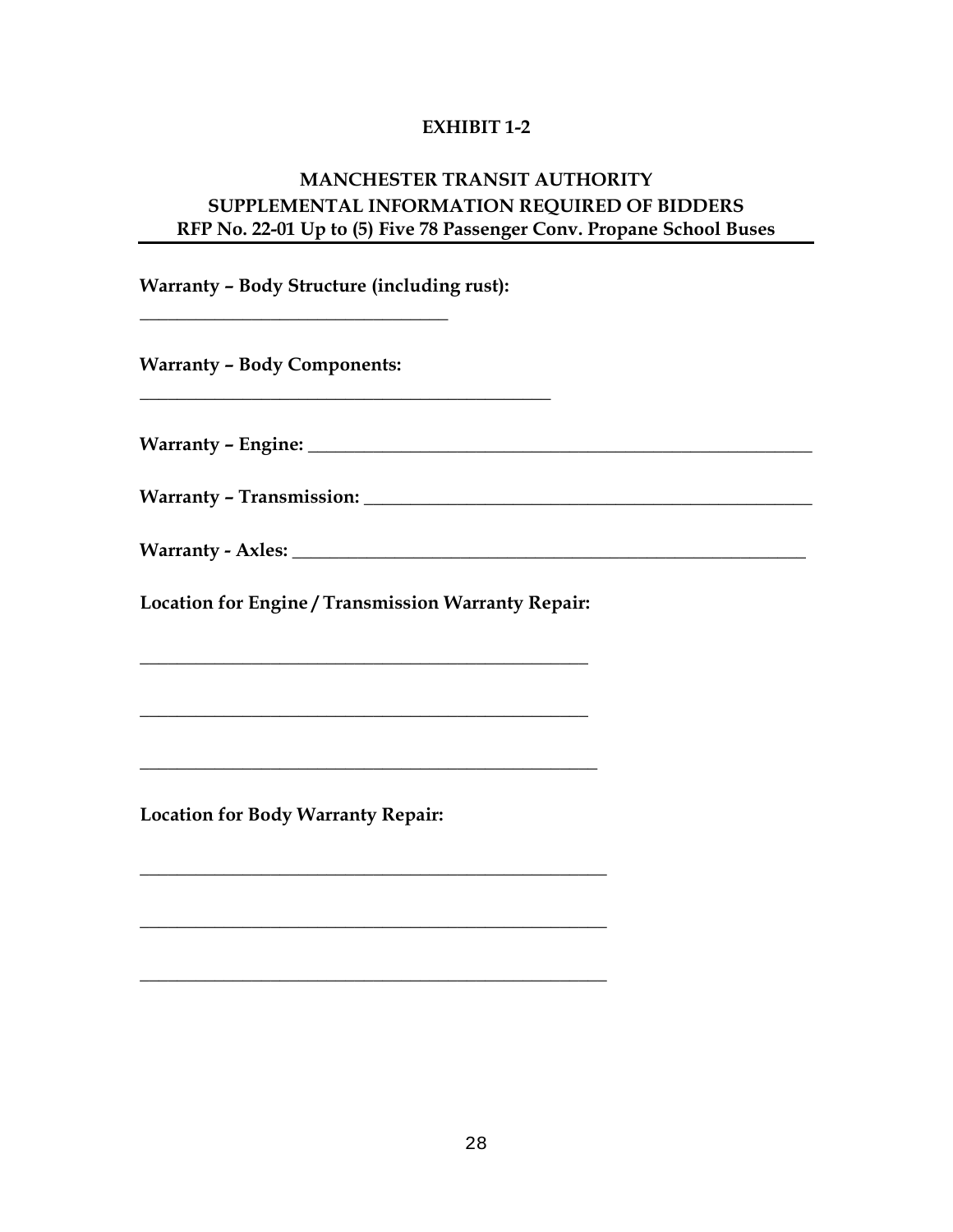## **MANCHESTER TRANSIT AUTHORITY REQUESTS FOR APPROVAL OR EXCEPTION**

| <b>BIDDER'S REQUEST:</b> |  |
|--------------------------|--|
|                          |  |
|                          |  |
|                          |  |
|                          |  |
| <b>RESPONSE:</b>         |  |
|                          |  |
|                          |  |
| <b>COMMENTS:</b>         |  |

SIGNATURE\_\_\_\_\_\_\_\_\_\_\_\_\_\_\_\_\_\_\_\_\_\_\_\_\_\_ DATE\_\_\_\_\_\_\_\_\_\_\_\_\_\_\_\_\_\_\_\_\_\_\_\_\_\_\_\_